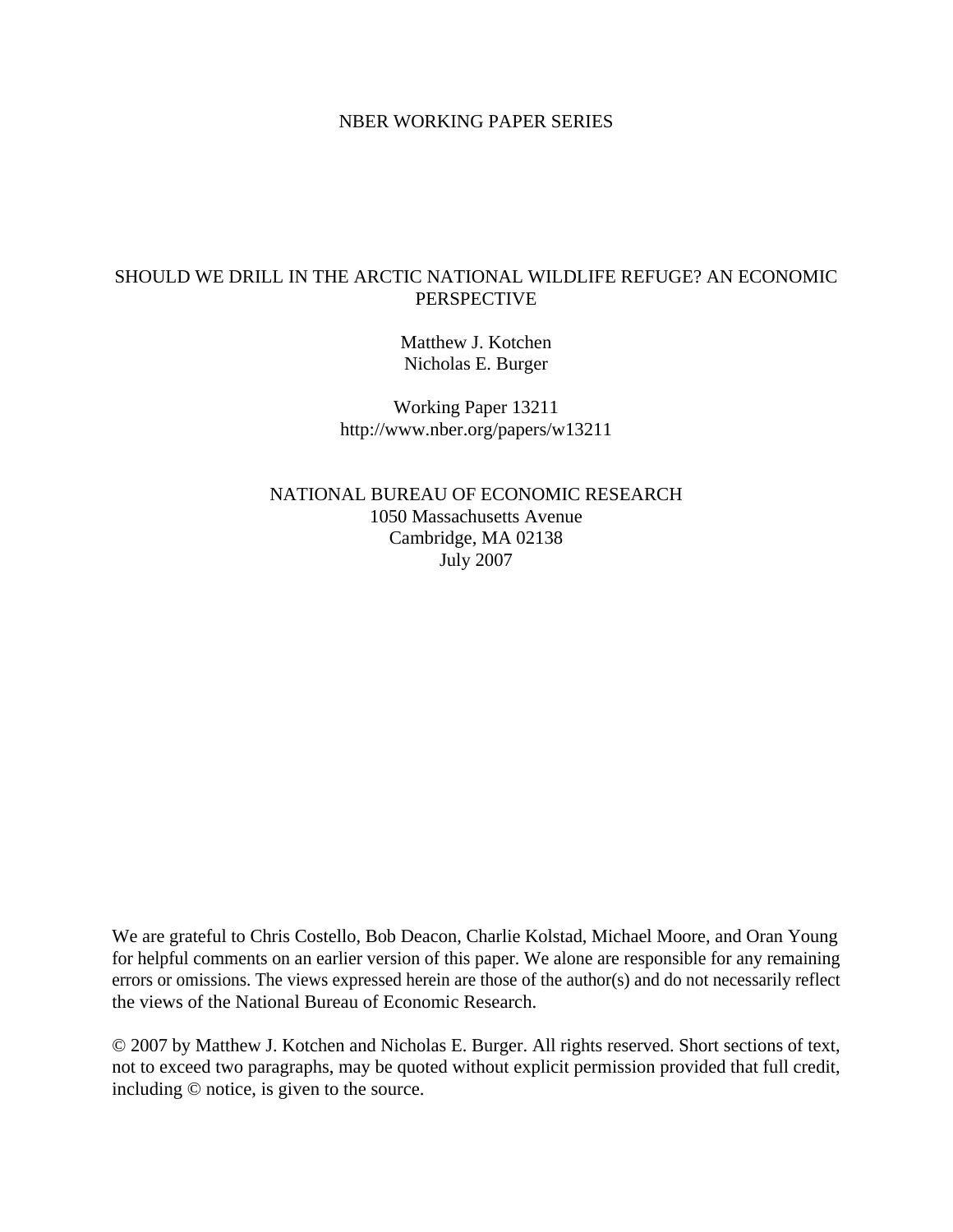Should We Drill in the Arctic National Wildlife Refuge? An Economic Perspective Matthew J. Kotchen and Nicholas E. Burger NBER Working Paper No. 13211 July 2007 JEL No. Q3,Q4,Q5

## **ABSTRACT**

This paper provides model-based estimates of the value of oil in Alaska's Arctic National Wildlife Refuge (ANWR). The best estimate of economically recoverable oil in the federal portion of ANWR is 7.06 billion barrels of oil, a quantity roughly equal to US consumption in 2005. The oil is worth \$374 billion (\$2005), but would cost \$123 billion to extract and bring to market. The difference, \$251 billion, would generate social benefits through industry rents of \$90 billion as well as state and federal tax revenues of \$37 billion and \$124 billion, respectively. A contribution of the paper is the decomposition of the benefits between industry rents and tax revenue for a range of price and quantity scenarios. But drilling and development in ANWR would also bring about environmental costs. These costs would consist largely of lost nonuse values for the protected status of ANWR's natural environment. Rather than estimate these costs and conduct a benefit-cost analysis, we calculate the costs that would generate a breakeven result. We find that the average breakeven willingness to accept compensation to allow drilling in ANWR ranges from \$582 to \$1,782 per person, with a mean estimate of \$1,141.

Matthew J. Kotchen Bren School of Environmental Science & Management and Department of Economics University of California, Santa Barbara Santa Barbara, CA 93106 and NBER kotchen@bren.ucsb.edu

Nicholas E. Burger Department of Economics University of California, Santa Barbara Santa Barbara, CA 93106 burger@econ.ucsb.edu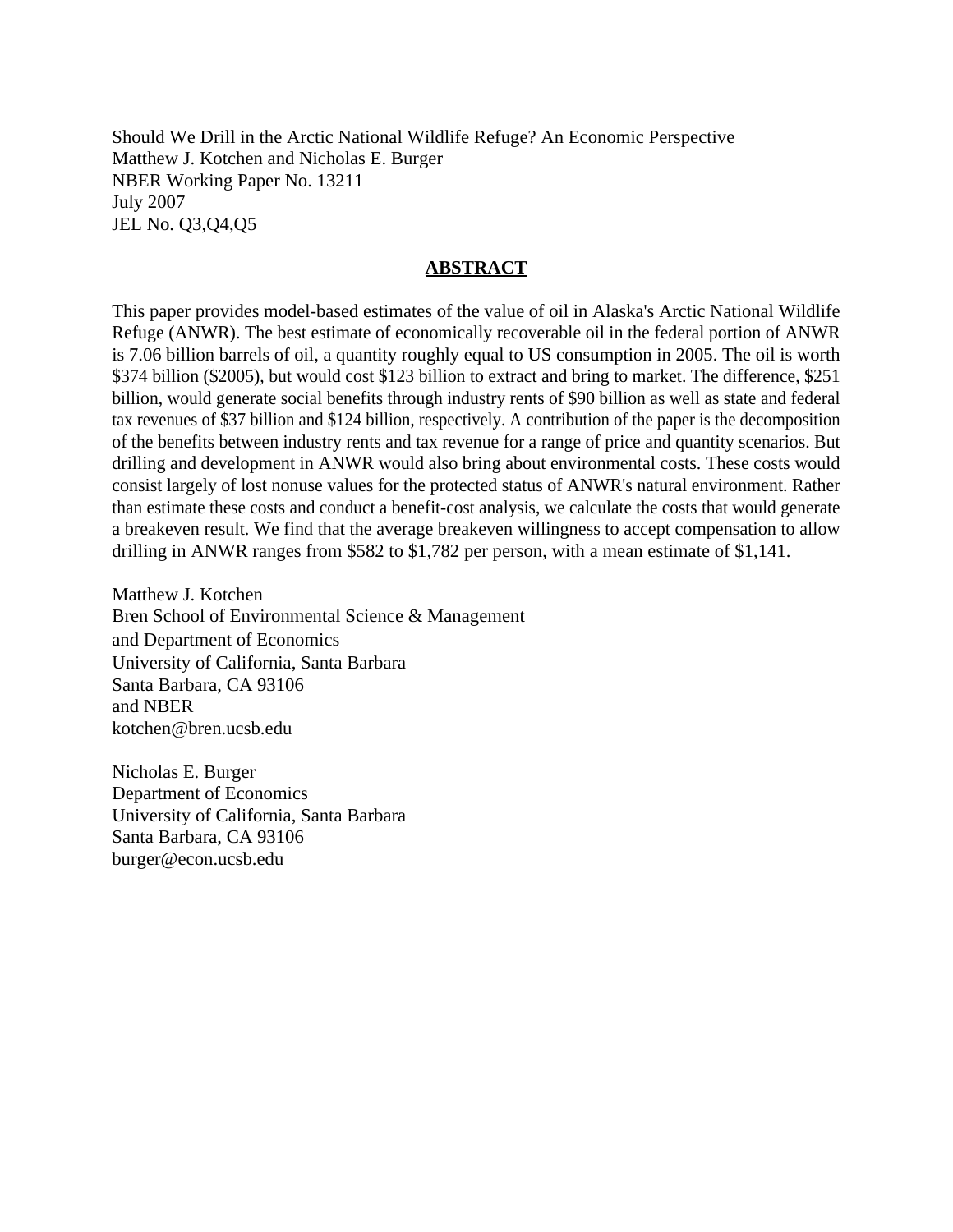## **Introduction**

To drill or not to drill? That has long been the question in Alaska's Arctic National Wildlife Refuge (ANWR). The rising price of oil, terrorism, turbulence in the Persian Gulf, and recent acts of Congress have put ANWR on the political agenda once again. Oil prices have more than doubled in the last two years. Terrorist threats and the ongoing war in Iraq have heightened concern about our reliance on imported oil from the Middle East. Recent hurricanes in the Gulf Coast have damaged infrastructure and caused significant disruptions to domestic supplies. These trends, along with the President's support, have prompted recent measures in the House and Senate to permit drilling in ANWR. While these initiatives have failed to pass thus far, the question of whether to drill in ANWR remains open and contentious.

Little gray area exists between opposing sides of the debate. Proponents see the main advantages as a decrease in the price of oil and reduced reliance on foreign imports. These benefits, they argue, can be realized without adverse effects on the environment. Opponents assert that the amount of oil in ANWR is insufficient to bring about any real benefits beyond sizable profits to the oil industry. More importantly, they argue, any benefits from drilling are not worth the cost of destroying one of the last great wilderness areas on the planet.

ANWR today—like the spotted owl in the 1990s—has come to symbolize differing philosophies about the right balance between the use of natural resources and environmental conservation. The symbolic importance of ANWR draws attention, but it does not foster reasoned debate. Advocacy on either side of the issue is widespread, yet careful and balanced analysis is surprisingly absent.

This paper draws on the best available information and provides original analysis. We approach the issue from an economic perspective. In the starkest sense, economic efficiency recommends drilling if the benefits exceed the costs. But calculating the benefits and costs of drilling in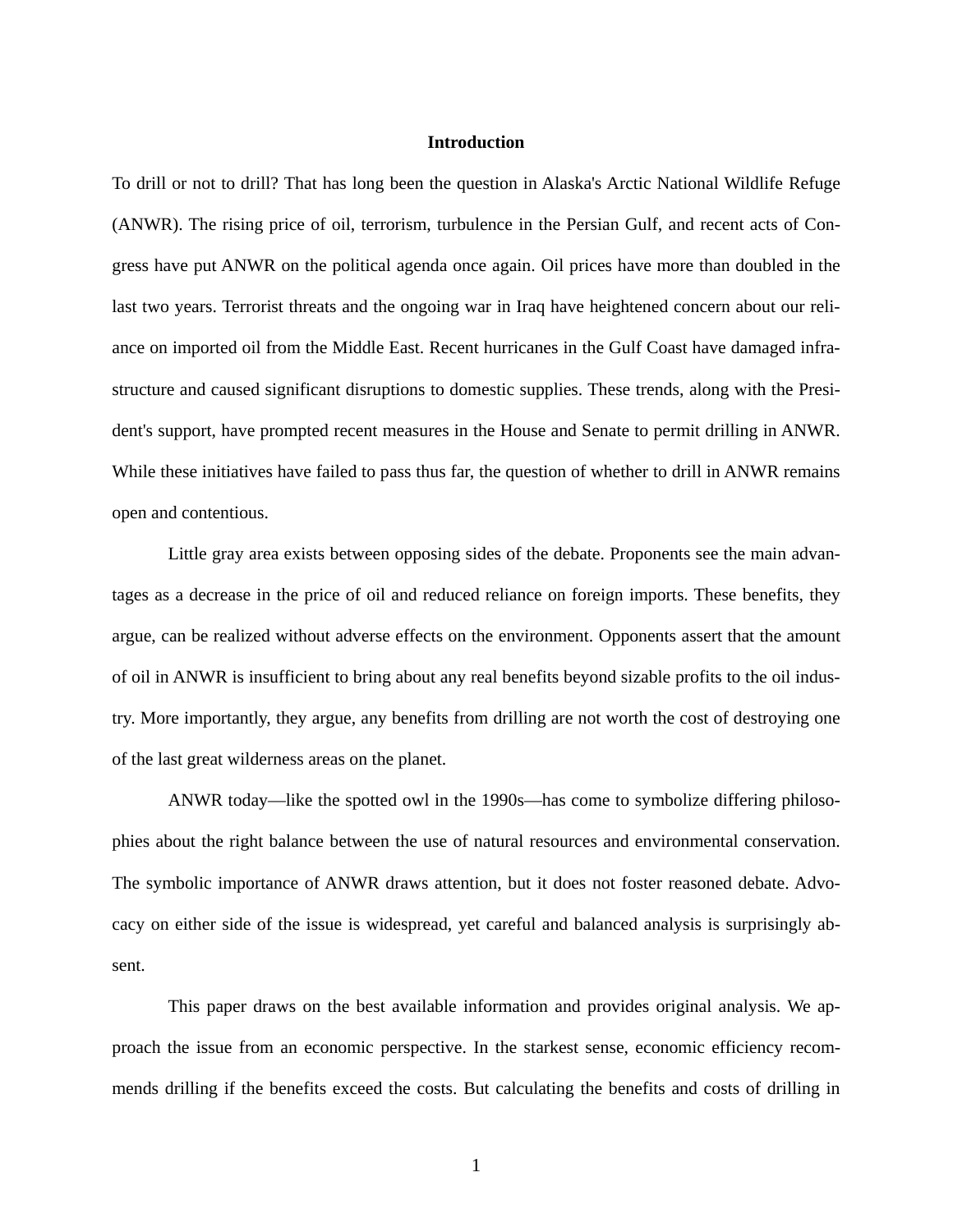ANWR is not straightforward. The questions are big, and the information is highly uncertain. How much oil are we talking about? How much is the oil worth? What are the environmental impacts of drilling? How can we place a monetary value on the environment? And what problems might arise from putting a price on something that many people consider priceless?

We address these questions here. Our best estimate of economically recoverable oil in the federal portion of ANWR is 7.06 billion barrels, a quantity roughly equal to US consumption in 2005. The oil is worth \$374 billion (2005\$s), but would cost \$123 billion to extract and bring to market. The difference, \$251 billion, would generate social benefits through industry rents of \$90 billion, in addition to Alaska and federal tax revenues of \$37 billion and \$124 billion, respectively. While these are the best estimates based on recent oil prices, we also conduct a sensitivity analysis for a range of different price and quantity scenarios. While the environmental effects of drilling are uncertain, the environmental costs would consist primarily of lost nonuse values for the protected status of ANWR's natural environment. While these costs are real and potentially large, the information necessary to account for environmental damage with any reasonable degree of precision is not currently available. Vast uncertainty exists about what the actual impact of drilling would be, and surprisingly little research has been conducted to place an economic value on the potential environmental costs. Consequently, rather than estimate these costs and conduct a standard benefit-cost analysis, we calculate the costs that would generate a breakeven result against the benefits. We find that the average breakeven willingness to accept compensation to allow drilling in ANWR ranges from \$582 to \$1,782 per person of voting age, with a mean estimate of \$1,141.

These results and others that follow provide useful benchmarks for economic analysis of the benefits and costs of drilling in ANWR. With regard to such policy questions, however, we are well aware that economics is not the only perspective that matters, and we readily discuss its limitations. At the same time, we argue that the economic perspective taken in this paper is central and that the empirical findings will contribute to greater evidence-based decision making on the future of ANWR.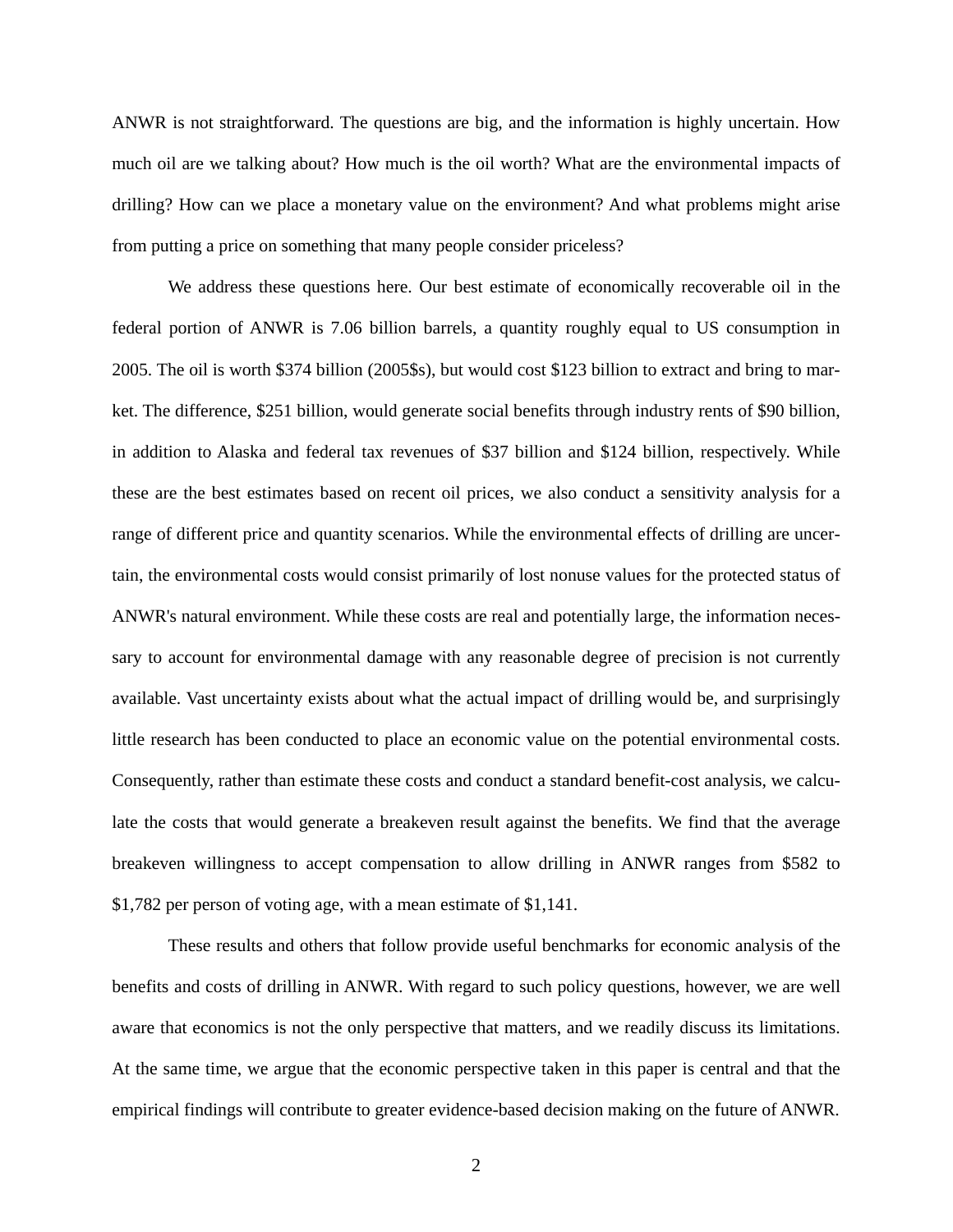#### **Background**

In 1960, the year after Alaska became the 49th state, the federal government set aside 8.9 million acres to establish the Arctic National Wildlife Range. The area was located in the northeast corner of Alaska and extended from the state's northern coast to south of the Brooks Range mountains. The designation was intended to protect the area's unique wilderness, wildlife, and recreational values. Passage of the Alaska National Interest Lands Conservation Act (ANILCA) in 1980 more than doubled the size of the Range, adding 9.2 million acres and officially renaming it the Arctic National Wildlife Refuge. More importantly, ANILCA designated nearly all of the original land as part of the National Wilderness Preservation System—making it off-limits to development.

The coastal plain area, consisting of 1.5 million acres, was an exception. Because of the potential for vast oil and gas reserves in this area, Section 1002 of the Act called for further study of the oil and biological resources of the undesignated area, which is often referred to as simply the "1002 Area." The Act also closed the 1002 Area to oil and gas exploration and development unless authorized by a specific act of Congress.

The 1002 Area has been the primary source of conflict in ANWR, but it is not the only part of the Refuge where development of oil and gas resources can occur. There are Native lands within ANWR, although their legal status is such that they can be developed only if Congress decides to develop the 1002 Area. The state of Alaska offshore areas, which are designated up to three miles off the coastal plain, could also be developed, and they are not subject to federal decision-making.

Above ground, ANWR protects a broad spectrum of arctic and sub-arctic habitats that are, according to the Fish and Wildlife Service (FWS), "unparalleled in North America" (USFWS 2001). These habitats support a number of large animal species—including caribou, musk oxen, wolves, wolverines, and polar bears—and some 135 different bird species. The 1002 Area in particular is regarded as having the most productive and biologically important sections of the Refuge. These fea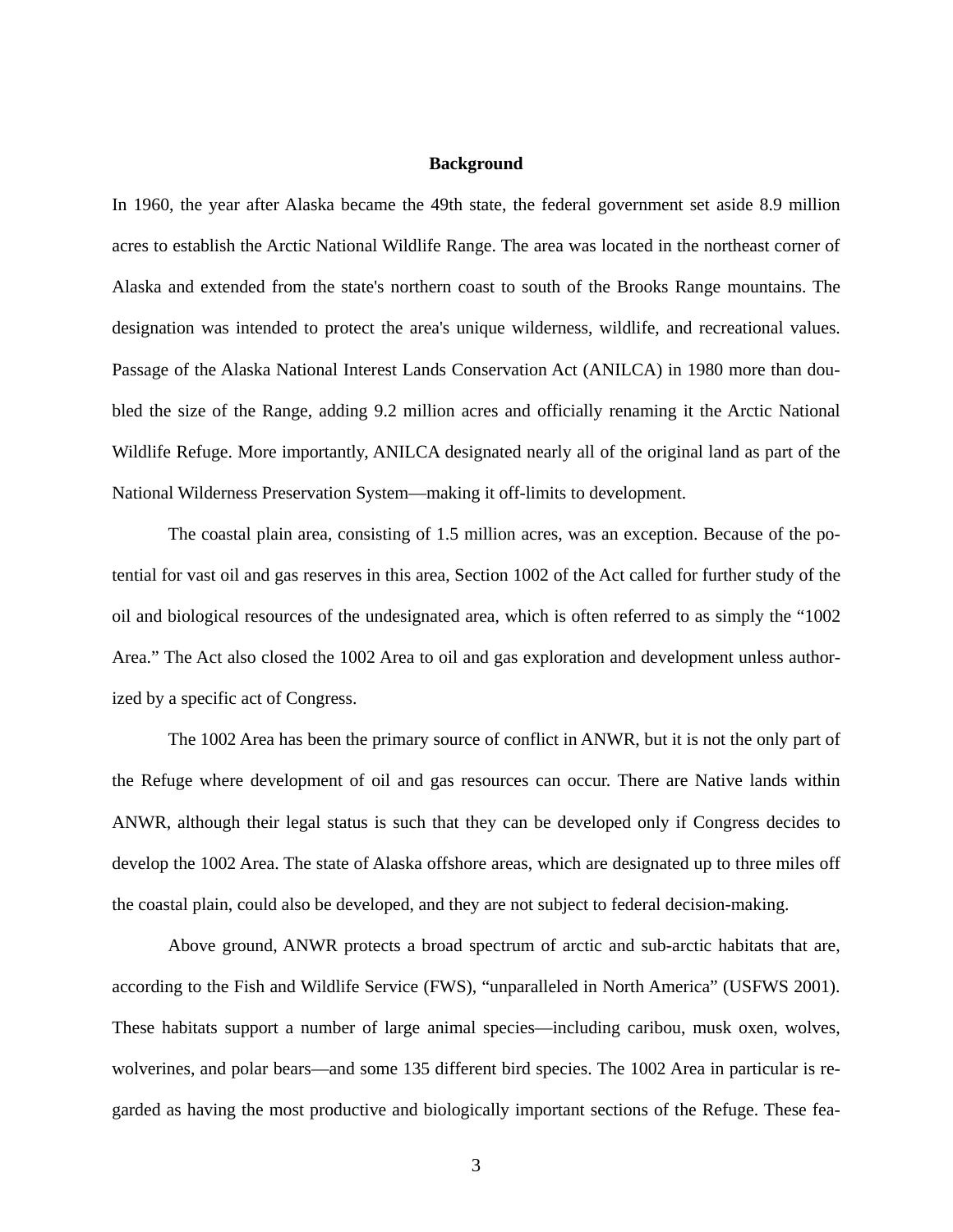tures have lead observers to remark that ANWR is "America's Serengeti" and one of the "Last Great Wilderness Areas."

### **Oil in ANWR**

We begin the analysis with a fundamental question: How much oil are we talking about? Unfortunately, determining the precise amount of oil in the ground is an impossible task. Oil will always exist in places we have yet to look, and oil that we know exists is often not recoverable, at least not yet. Much of the oil, if not most, is simply out of reach with existing technologies, and much of the oil we do know about is not profitable to recover. Yet, as oil becomes more scarce, its price will increase, and the result will be better technologies and an expansion of profitable reserves. This dynamic implies that any estimate of oil reserves will certainly be wrong; it will change as time passes, markets adjust, and more information becomes available. We nevertheless need to start somewhere in ANWR.

The most reliable and recent estimates come from a study conducted by the US Geological Survey (Attanasi 2005b). The study estimates the amount of 'technically recoverable' oil in the 1002 Area, the area that we focus on and refer to simply as ANWR. Technically recoverable oil is defined as resources that can be recovered using current technologies without regard to cost. Recognizing inherent uncertainty, the study reports three estimates: a low estimate of 4.25 billion barrels of oil (BBO) with 95-percent certainty, a mean estimate of 7.69 BBO, and a high estimate of 11.80 BBO with 5-percent certainty.

More importantly, the USGS study conducts an economic analysis to estimate the amount of 'economically recoverable' oil. This is defined as the quantity of technically recoverable oil for which the costs of finding, developing, producing, and transporting the resource can be recovered with existing technologies. In addition to the explicit costs, the analysis accounts for a 12-percent required rate of return on capital as well as state and federal taxes. Using this information, the study derives long-run marginal costs curves for ANWR oil. Figure 1 shows the curves corresponding with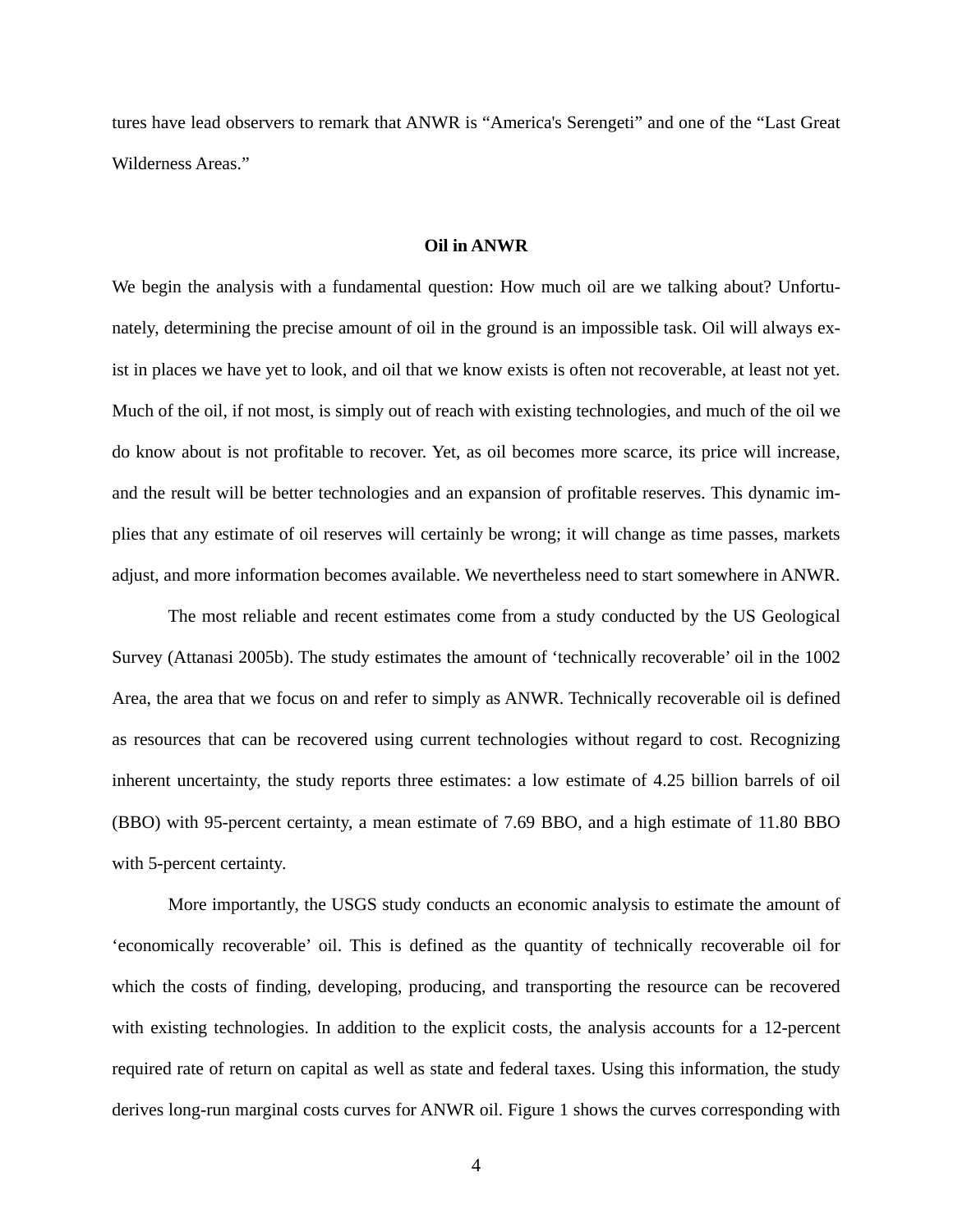the three different levels of certainty: 95-percent certainty, a mean estimate, and 5-percent certainty. All three curves are time-independent, and their upward slope reflects the fact that marginal costs increase with each additional barrel.

The marginal cost curves provide an estimate of the amount of economically recoverable oil at a given price. The assumption is that a barrel will be extracted as long as the price covers the marginal cost. The prices range from \$17.66 to \$58.85 in 2005 dollars, the year for which we report all monetary values in this paper. Note that for any given price, the estimate with 95-percent certainty is less than the mean estimate, and the mean estimate is less than the one with 5-percent certainty. It is also worth noting that, in all three cases, the marginal cost increases rapidly at the high end of the price range, and the quantity of oil begins to converge to the corresponding estimate of technically recoverable oil.

In order to settle on a specific estimate of economically recoverable oil in ANWR, it is unavoidable for our analysis (or any other analysis for that matter) that we need to settle on a price. But oil prices are notoriously volatile. Between 1998 and 2005, the average price of Alaskan North Slope oil fluctuated between \$15.17 and \$53.21 per barrel. We base our estimates of economically recoverable oil on the average price in 2005—that is, \$53 per barrel.<sup>1</sup>

At this price, we interpolate between data points in the USGS study to derive 7.06 BBO as the mean estimate of economically recoverable oil. Of course, this estimate is sensitive to the assumed price, but notice that quantity does not change very much with prices above \$45 per barrel. The estimated quantity does change substantially, however, depending on the level of certainty one is willing to accept. At \$53 per barrel, the estimates range from 3.83 BBO with 95-percent certainty to 10.67 BBO with 5-percent certainty. In the analysis that follows, we focus on the mean estimate of

 $<sup>1</sup>$  Economic theory suggests that the current price reflects the best estimate of the present value of future prices. Al-</sup> though in June of 2006 the price reached \$69.50, we use the average price in 2005 in order to avoid letting recent fluctuations have undue influence on the analysis. It is worth noting that the EIA (2007) estimate of the price of oil in 2030 is \$59 in \$2005s, which is very close to our base case here.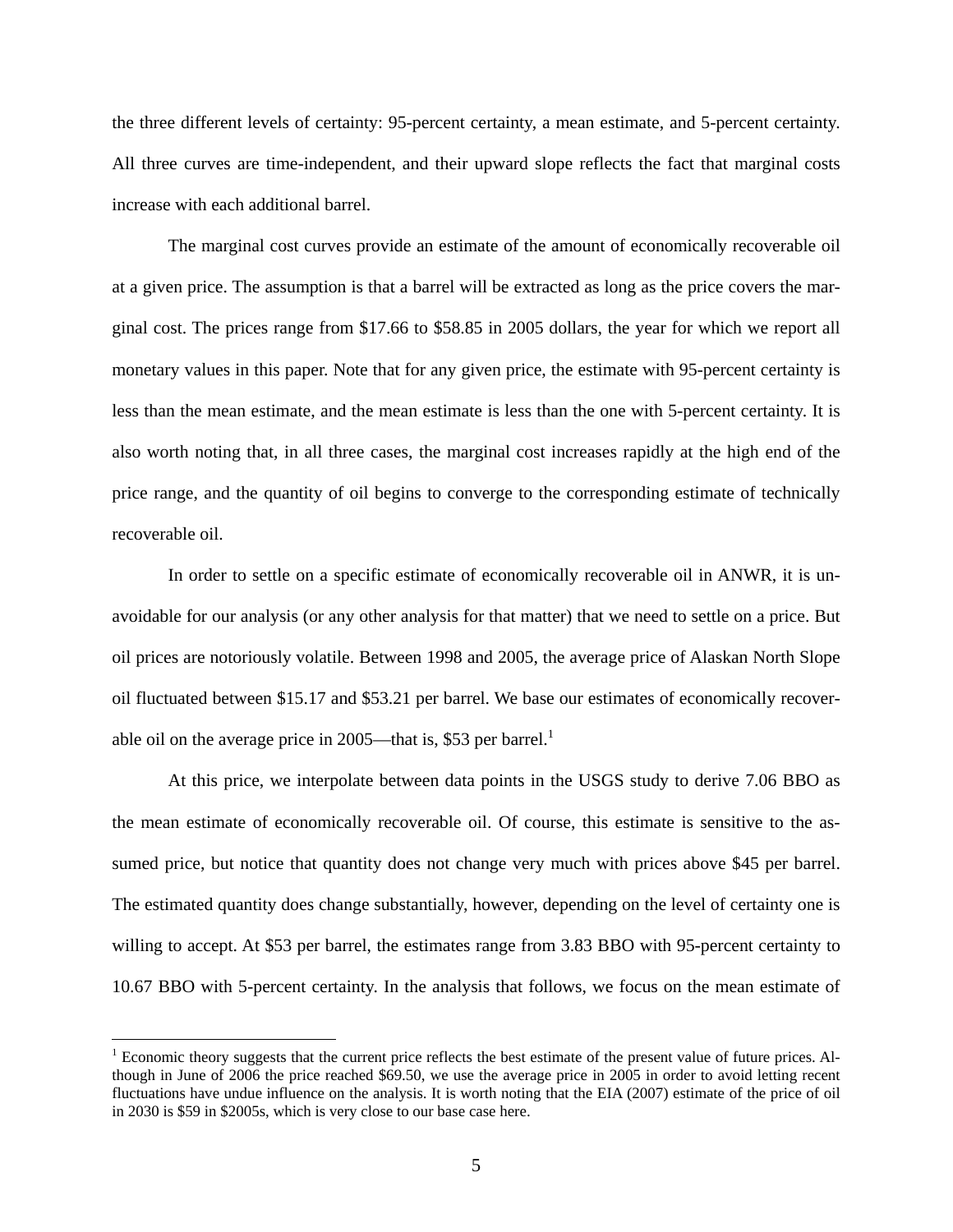7.06 BBO as the "best" estimate, but frequently refer to the low- and high-certainty estimates as part of the sensitivity analysis.

Let us now get some perspective on the best estimate of 7.06 BBO in ANWR. In 2005 proved reserves throughout the US (excluding ANWR) were 23.11 BBO (EIA 2006a), and this number is comparable to economically recoverable oil. Thus, for the mean scenario at a price of \$53 per barrel, ANWR holds roughly 30.5 percent of the economically recoverable oil in the US. Also in 2005, US consumption was 7.5 BBO (EIA 2006c), and 65 percent of this demand, or 4.9 BBO, was supplied by imports (EIA 2006d). Of these imports, Persian Gulf countries supplied 16.9 percent, while other countries with substantial supplies were Canada (16.1%), Mexico (12.2%), and Venezuela (11.1%).

It is interesting to note that the best estimate of 7.06 BBO in ANWR is very close to domestic consumption in 2005. But ANWR's oil would not be available over such a short period of time. It would take many years before the first barrel could be recovered, and production is not forecasted to peak until 2025, with estimates of 0.9 million barrels per day (MBD) (EIA 2004). Also in 2025, domestic production is forecasted to be 4.6 MBD. Thus, at its high, ANWR is forecasted to account for 20 percent of domestic production. Finally, total supply in 2025, including imports, is forecasted to be 28.3 MBD, so ANWR at its peak is predicted to account for approximately 3.2 percent of domestic oil consumption.

## **The Benefits of Drilling**

As stated previously, two benefits of drilling in ANWR that are often put forth are a decrease in the price of oil and reduced reliance on foreign imports. The numbers above suggest, however, that neither of these benefits is likely to be consequential. Domestic oil prices are determined in a world market and would be unaffected by the relatively small annual flows from ANWR. Moreover, the quantity of oil in ANWR, 7.06 BBO, is merely 0.55 percent of the proven reserves worldwide (EIA 2006b). Analysts also recognize that even if ANWR's supplies were large enough to affect world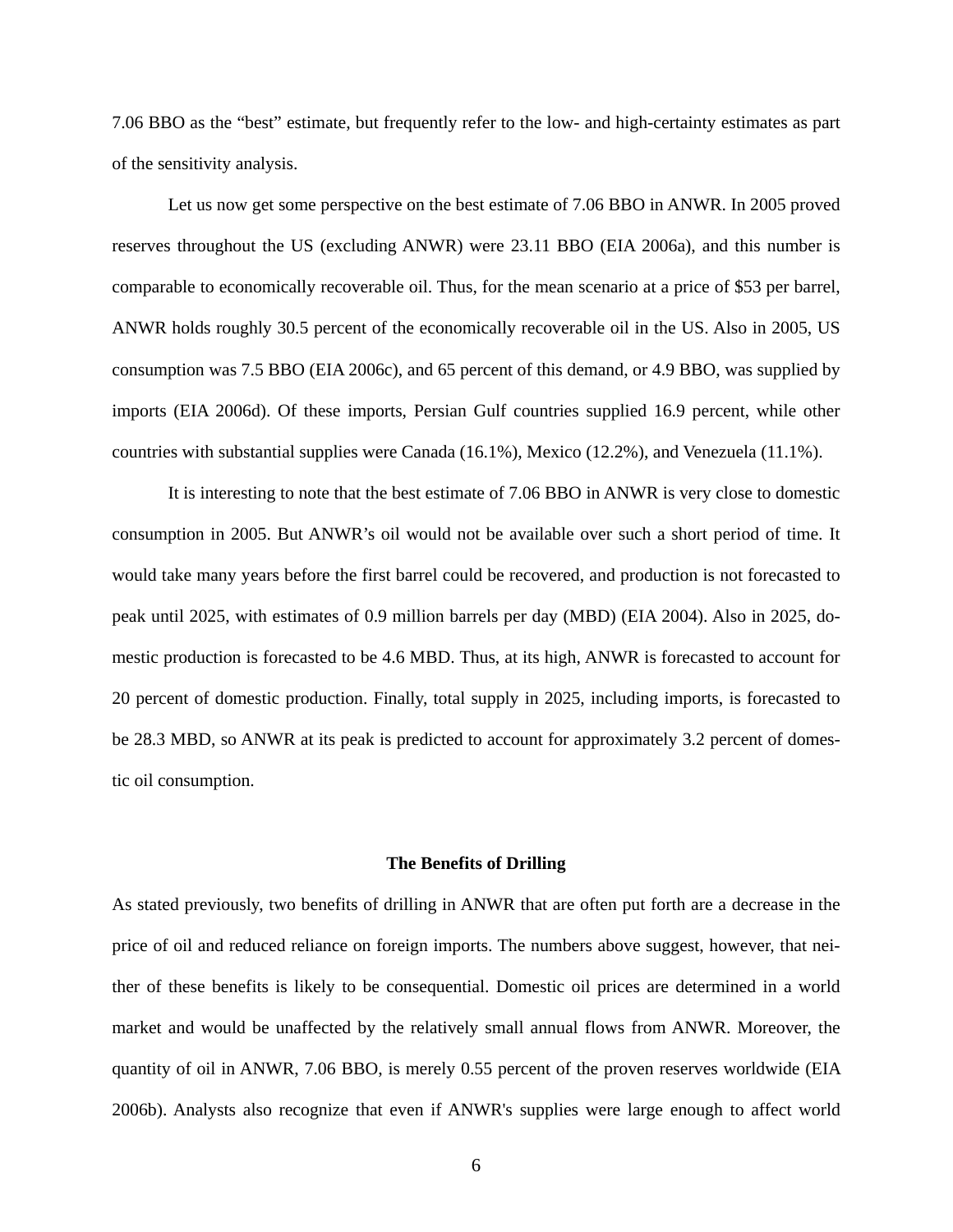prices, the Organization of Petroleum Exporting Countries (OPEC) would countermand the increase in production and thereby negate any price effects (EIA 2004; Gelb 2005). It is also clear, with ANWR accounting for a maximum of 3.2 percent of domestic consumption in 2025, that something other than drilling in the Refuge will be necessary to substantially reduce our dependence on foreign  $\text{oil.}^2$ 

Another benefit that is sometimes mentioned is job creation. The extent to which drilling in ANWR would create new jobs depends on the macroeconomic level of unemployment in the US economy. With full employment, any job creation would come at the expense of an equal number of jobs lost elsewhere. This implies no net job creation for the nation as whole. It is also the case that any new jobs in ANWR would not persist in the long run, after the oil fields have been developed and the resource has been extracted. For these reasons, along with the fact that any employment benefits would be small compared to net benefits from the oil itself, we do not account for employment benefits.

The benefits that would be real and substantial are the economic rents and tax revenues that would arise from drilling in ANWR. From a social perspective—the one used in benefit-cost analysis—it is important to recognize that the oil is not worth the total revenue that it generates. There are opportunity costs associated with finding, developing, producing, and transporting the oil, along with the required rate of return on capital. The only portion of total revenue that would generate a benefit to society is the net return, which would consist of economic rent to the oil industry and state and federal tax revenues.

We extend the USGS model (Attanasi 2005b) to estimate the economic rents and tax revenues that would arise from ANWR oil. The first step of deriving an estimate of total revenue is straightforward. For any given price, we multiply the price times the quantity of oil indicated by the

 $2^2$  The arguments made in this paragraph are similar those made by Cleveland and Kaufmann (2003). They argue that drilling in ANWR would not significantly increase US oil production, would not reduce OPEC's influence, and would have a negligible impact on world oil markets.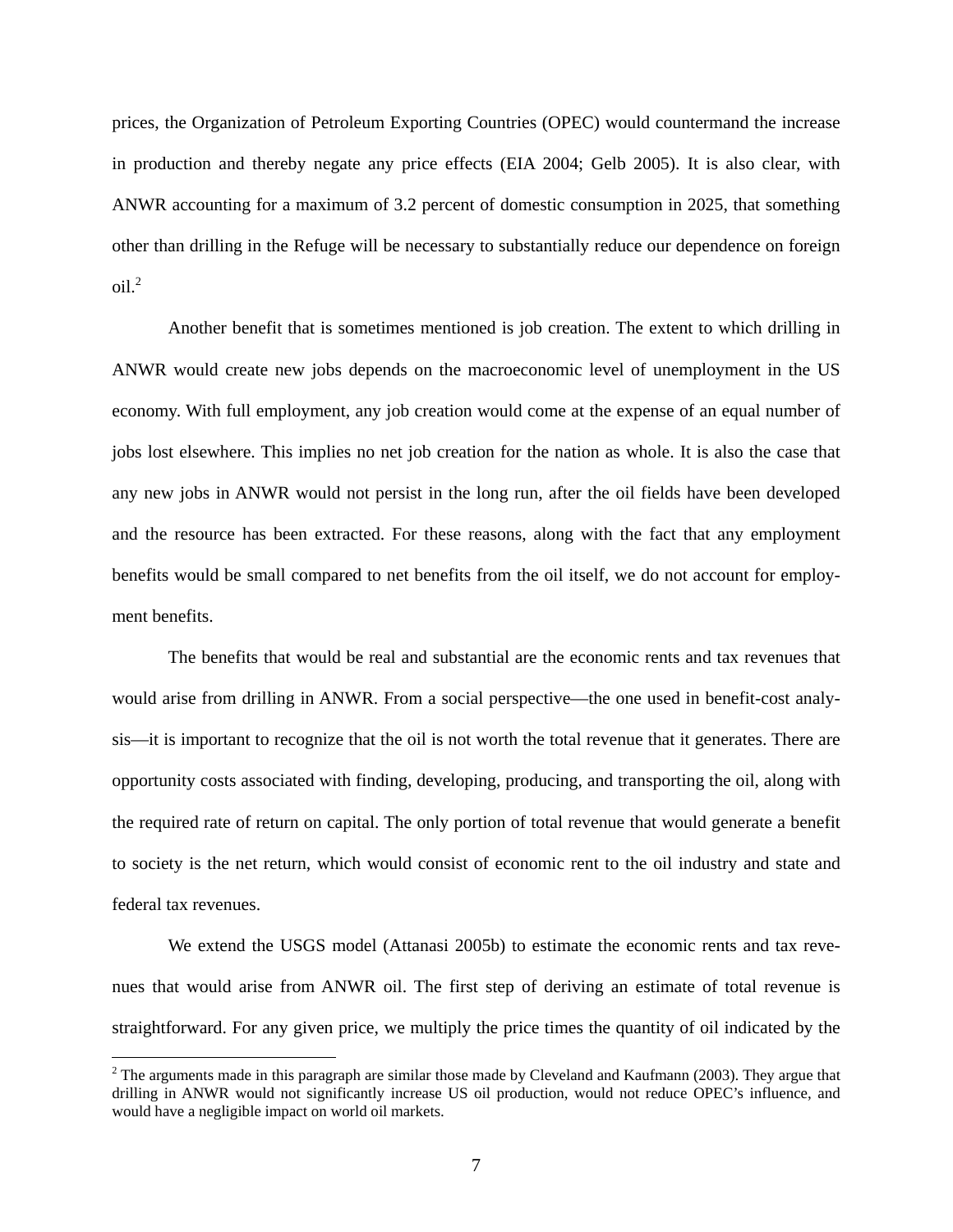long-run marginal cost curve in Figure 1. Using our best-estimate scenario of \$53 per barrel and 7.06 BBO, total revenue is \$374.2 billion. Considering the 95-percent and 5-percent certainty scenarios, the estimate of total revenue ranges from \$203.0 billion to \$565.3 billion. Table 1 reports the estimates of total revenue for the full range of prices evaluated under the three different scenarios.

The next step is to estimate total costs excluding tax payments. Recall that the long-run marginal cost curve includes the explicit costs, a required 12-percent return on capital, and state and federal taxes. Each of these components—with the exception of the state and federal taxes—constitutes an opportunity cost. In order to estimate these costs, we need to recover the long-run marginal cost curve excluding state and federal taxes; we can then use the area under the curve to estimate total costs. While the Appendix provides details about our methods for accomplishing this, we report the results in Table 1 for the different prices and scenarios. For instance, at \$53 per barrel, total costs under the best-estimate scenario are \$122.8 billion, and the high- and low-certainty estimates are \$75.3 billion and \$172.1 billion, respectively.

The final step is to derive net benefits, using the difference between total revenue and total costs. Our best estimate of the net benefits is \$251.4 billion, which ranges from \$127.7 billion to \$393.2 billion in the low- and high-certainty scenarios. Readers should keep in mind that these estimates consist of rents to the oil industry along with state and federal taxes, which are both considered economic surplus from a social benefit-cost perspective. Table 1 partitions the net benefits into industry rents, state tax revenues, and federal tax revenues. Under current tax policy, our best estimates are industry rents of \$90 billion, state of Alaska tax revenues of \$36 billion, and federal tax revenues of \$125 billion.<sup>3</sup> These estimates, partitioned in this way, are one of the main contributions of this paper. We are unaware of any other study that estimates these different categories of net benefits for a range of different prices and certainty scenarios.

 $3$  These estimates do not account potential federal revenues for the sale of leasing rights. The Bureau of Land Management (2006) estimates that these revenues could account for \$8 billion, which would be a transfer from industry rents to federal tax revenues.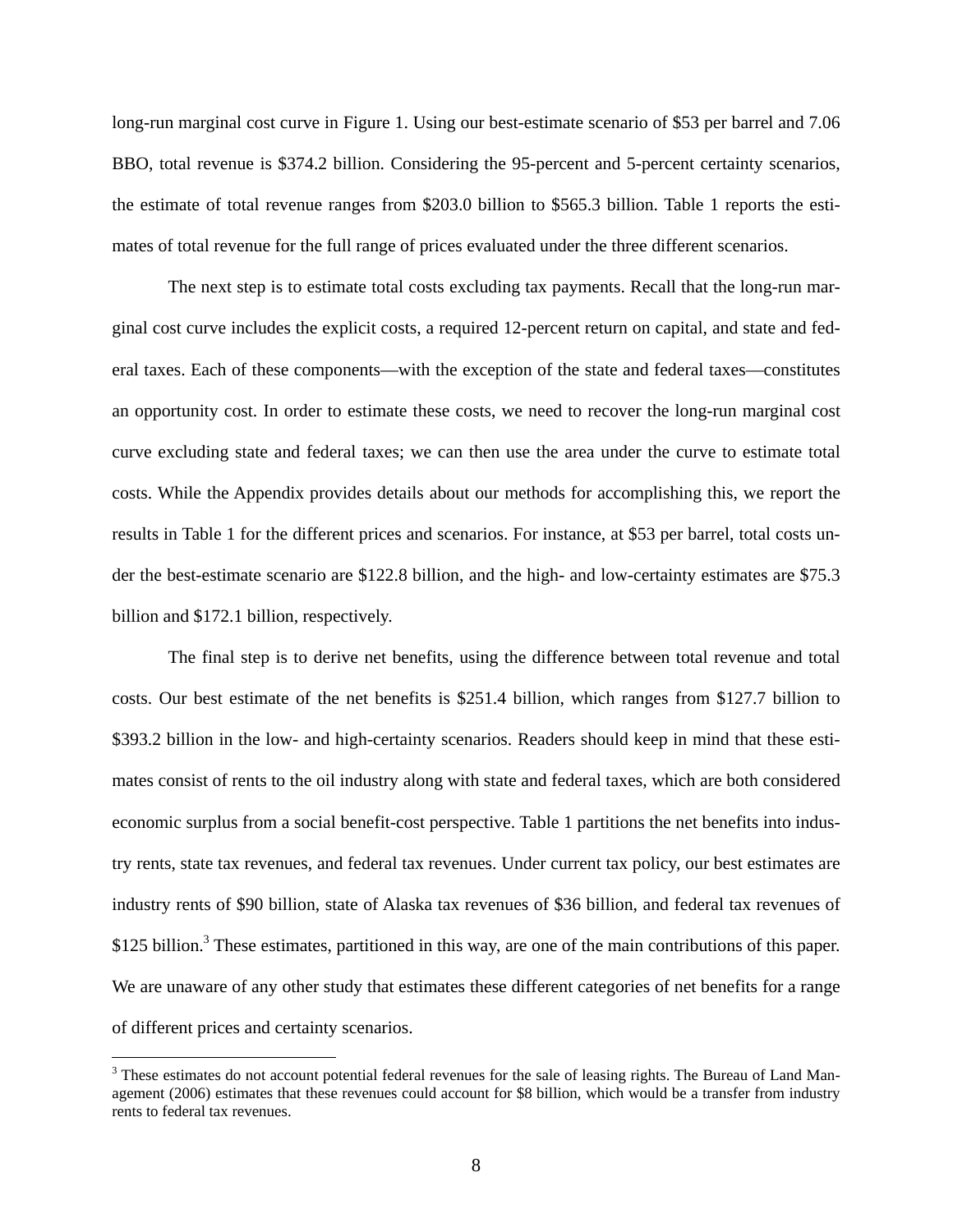A final remark about our estimates of the net benefits relates to discounting. Readers may question why we have not discounted the stream of benefits and costs, since oil extraction is forecasted to occur over several decades, and future streams of benefits and costs are typically discounted to reflect present values. Our reason is based on the simple fact that all of the preceding analysis is time-independent and already uses present values (in \$2005s). Discounting is therefore unnecessary. Even though barrels of oil will be extracted at different points in time and differ in terms of their current value net benefit, a no arbitrage condition implies that the best estimate of the present value of the overall stream of net benefits should equal the calculations made here. This argument is based on standard economic theory of nonrenewable resources when a particular resource owner in not large enough to affect world prices (Hotelling 1931). One implication is that regardless of the extraction path through time, the present value net benefits should be equal to the case in which all of the resource is extracted immediately, i.e., the case considered here.<sup>4</sup>

### **Environmental Impacts**

We now turn to the environmental impacts of drilling in ANWR. Potential adverse effects on the environment stem from two principal sources: vehicular travel as part of seismic analyses, and infrastructure for extracting and transporting oil. A thorough seismic analysis of ANWR would be carried out to obtain more accurate information about where oil is located and in what quantities. This process requires the use of large, sound-wave emitting vehicles that must be driven over the landscape in a grid pattern, with lines spaced anywhere from four to one-half miles apart. While conducting the analysis during the winter can reduce impacts because of snow cover, it is impossible to eliminate all impacts, as snow depths in the region are highly variable and frequently shallow (USFWS 2001).

<sup>&</sup>lt;sup>4</sup> A scenario in which this reasoning would not hold is if there are unanticipated shocks to the demand for oil. This could occur, for example, if there are unexpected technology innovations in the renewable or non-fossil energy sectors. Later in the paper we discuss such possibilities and show how they are not likely to affect our estimates in a substantial way.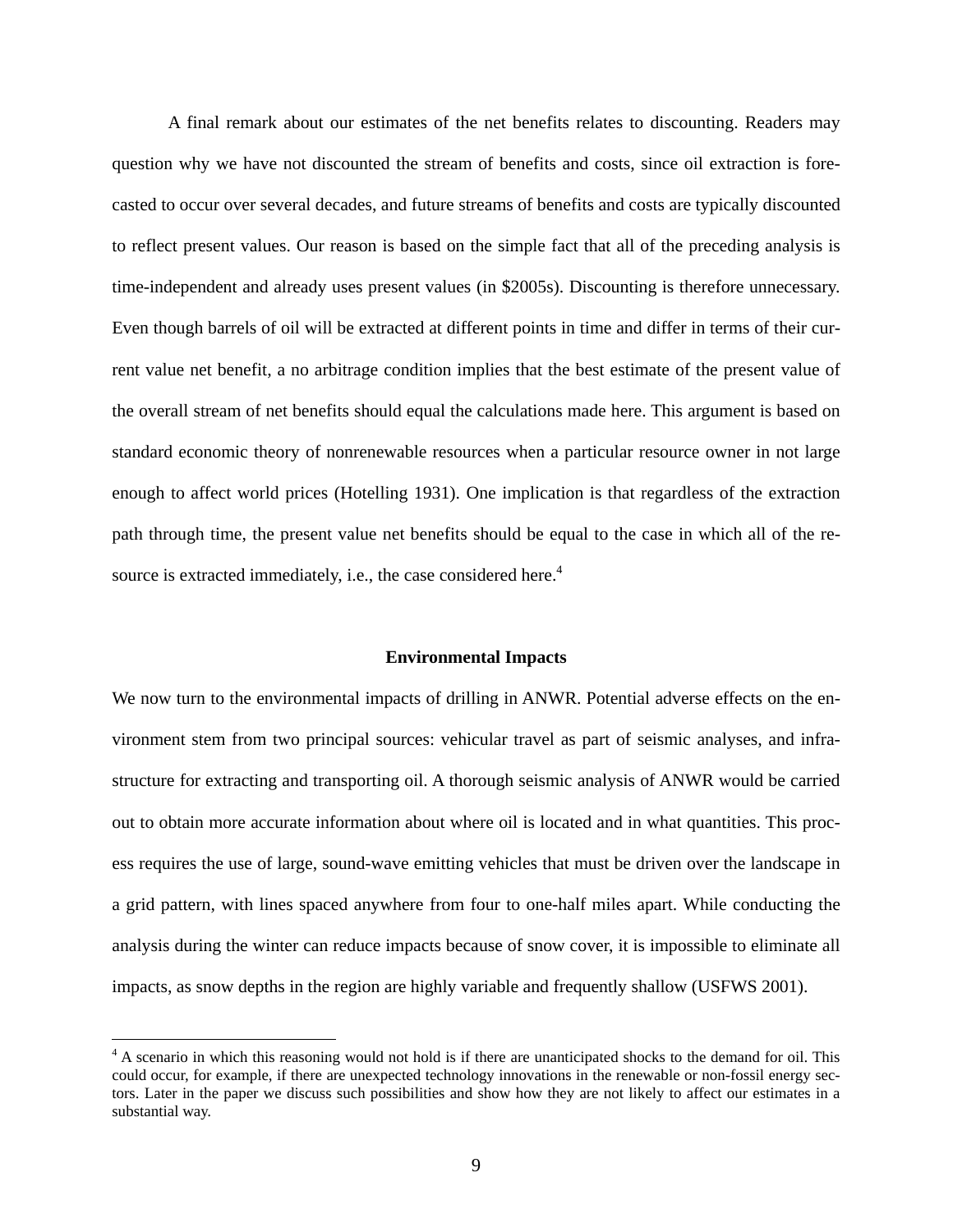The facilities and infrastructure associated with extracting and transporting oil include drilling sites, roads, pipelines, and buildings to house and support workers. Such development directly alters the land upon which it is built. Fortunately, many impacts can be mitigated with improved technologies, such as slant-drilling, which makes it possible to reach more reservoirs with fewer wells. Yet some degree of impact is unavoidable. Of particular concern are the effects that roads and pipelines will have on animal populations.

A significant amount of research has been conducted on the arctic ecosystems of ANWR, but there remains a great deal of uncertainty about how these systems operate and how susceptible they are to human disturbance. The US Fish and Wildlife Service (2001) reports that drilling in ANWR will have "major effects" on caribou and musk oxen as well as "moderate effects" on wolves, wolverines, polar bears, snow geese, seabirds and shorebirds, arctic grayling, and coastal fish. Unfortunately, there are few precise estimates of how these populations would be affected, with the only exception being those for caribou.

The Porcupine Caribou Herd is the most prominent and researched population in ANWR. Consisting of roughly 123,000 animals, the Herd travels north each summer to calve in the federal portion of ANWR, a nutrient-rich area that plays an important role in maintaining calf survival rates. Oil development may adversely impact this behavior. Research has found that female caribou with calves move at least 1.5 to 2 miles away from drilling infrastructure, such as roads and pipelines. Scientists predict that such deterrence in ANWR would adversely affect calf survival and population levels. Specifically, development in ANWR is predicted to displace the Porcupine Herd by thirty miles and reduce calf survival by 8.2 percent. Such a reduction is likely to reduce the Herd population as a whole, as a 4.6-percent reduction in calf survival would be expected to halt population growth (Griffith et al. 2002).

Less is known about the potential effects on other species, such as musk oxen, polar bears, and migratory snow geese. Of the estimated 700 musk oxen that live in the coastal region, approxi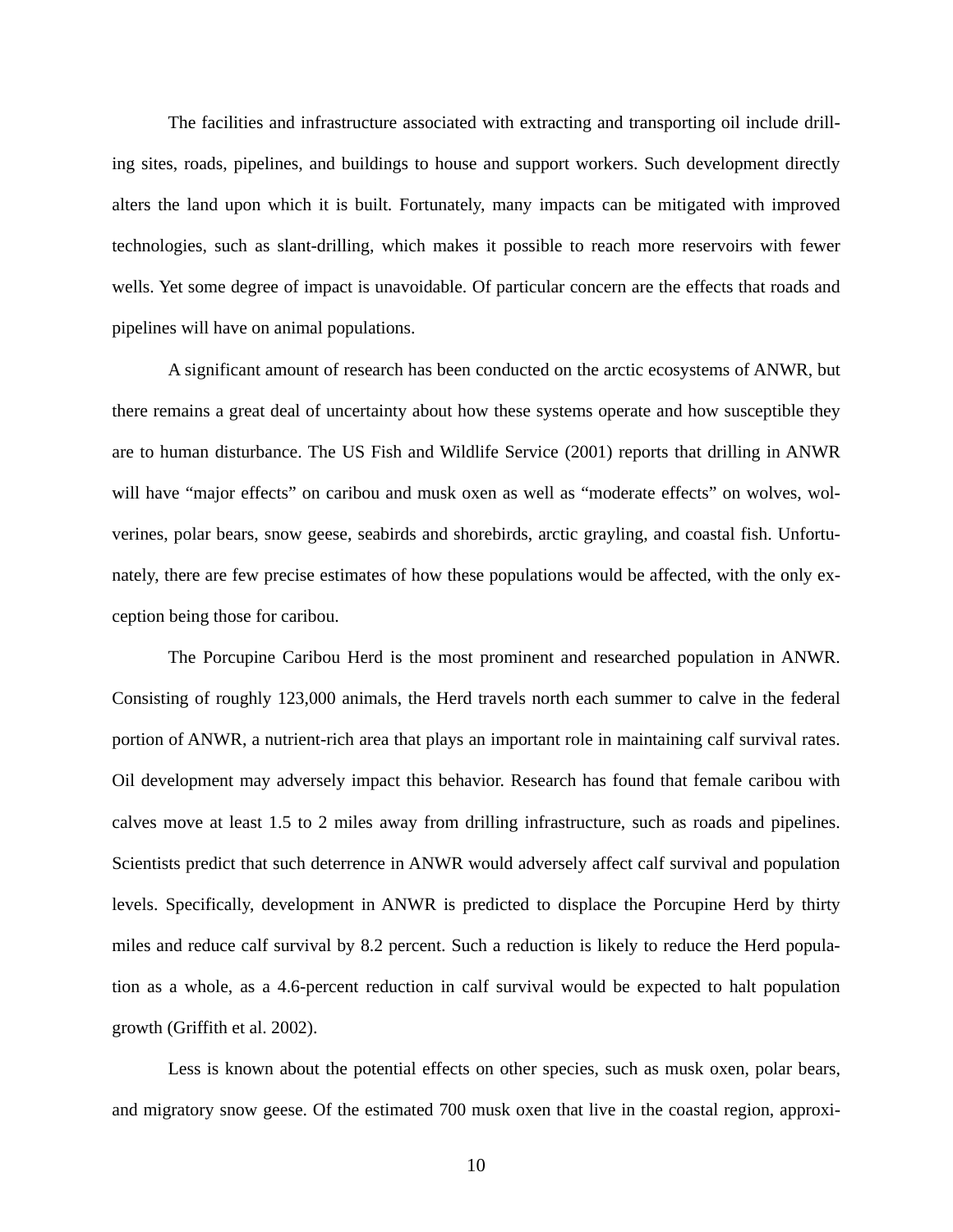mately 250 inhabit ANWR, where they reside year-round. Oil development could reduce the population of musk oxen due to dispersal and decreased calf production and survival (Reynolds et al. 2002), but precise estimates are nonexistent. There are an estimated 2,500 polar bears that live in and around ANWR and use the federal area primarily for winter denning when cubs are born. While oil development could potentially impact this behavior, studies have shown that polar bear populations, including those located near existing drilling areas, have grown over periods of petroleum development and are relatively unaffected by human disturbances (Amstrup 2002). Snow geese migrate to ANWR in the summer months when food supplies are not abundant in Canada. Research has shown that geese are most susceptible to disturbance from aircraft (Hupp et al. 2002), but estimates are not available for the impacts that might arise from new drilling and development in ANWR.

Aside from direct effects on animal populations, oil spills are a concern. Even with the greatest care and best technologies, development in ANWR might still result in accidental spills with adverse effects on the environment. A recent spill near Prudhoe Bay provides an example. Despite monitoring systems in place to prevent spills, a leak occurred in a pipe leading to the Trans-Alaska Pipeline System (TAPS) that went undetected for several days, spilling 267,000 gallons of crude oil (Barringer 2006). Other spills directly related to land transportation of Alaskan oil include 700,000 gallons spilled when vandals destroyed a section of TAPS in 1978, and 285,000 gallons when a hunter shot the pipeline in 2001. Just as environmental assessments of TAPS have recognized and anticipated that oil spills happen and have consequences for environmental quality (BLM 2002), the same consideration is necessary when evaluating the environmental impacts of drilling in ANWR.

Finally, another environmental concern that is sometimes raised is that ANWR oil will promote air-pollution and greenhouse-gas emissions. The argument is that oil consumption will increase, causing increased emissions with adverse effects on environmental quality, human health, and climate change. But this reasoning neglects the fact that demand for oil is met with supply from the world market, which is based on far greater reserves. Therefore, if demand is not met with ANWR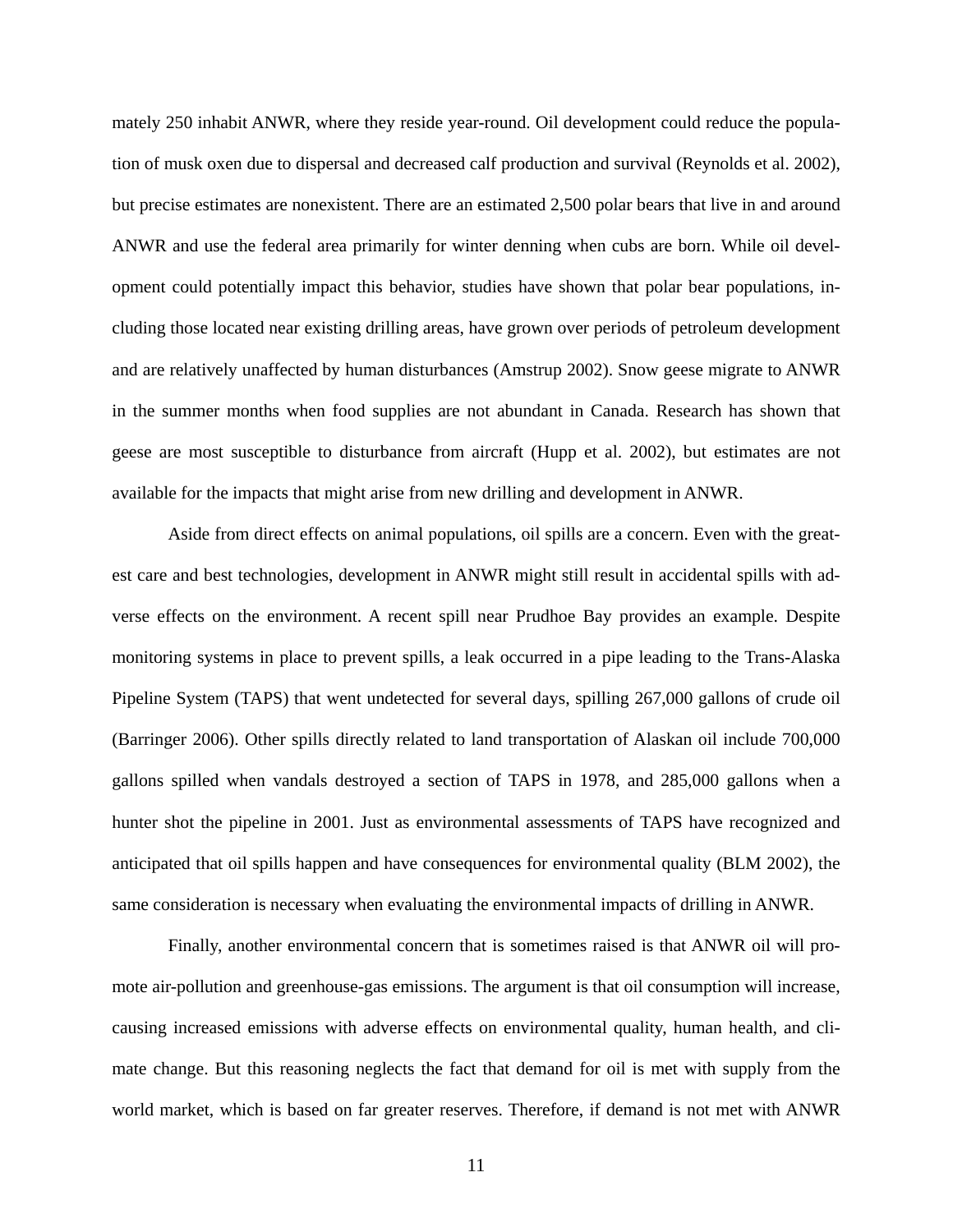oil, it will be met with oil from somewhere else. For this reason we do not consider increased emissions from the oil in ANWR to be an environmental impact of opening the area to development.

#### **The Environmental Costs of Drilling**

Despite uncertainty about the specific environmental consequences of drilling and development, it is certain that such activities would change the way many people think about ANWR. Even without oil spills or adverse effects on wildlife, many people would feel that something had been lost. The economist John Krutilla captured this idea in his influential 1967 paper *Conservation Reconsidered*:

When the existence of a grand scenic wonder or a unique and fragile ecosystem is involved, its preservation and continued availability are a significant part of the real income of many individuals. These would be the spiritual descendants of John Muir, the present members of the Sierra Club, the Wilderness Society, National Wildlife Federation, Audubon Society and others to whom the loss of a species or the disfigurement of a scenic area causes acute distress and a sense of genuine relative impoverishment (p. 779).

We believe this perspective—not any specific environmental impact—is what people care about most when it comes to the prospect of drilling in ANWR. To many people, regardless of whether or not they belong to an environmental organization, the notion of any development in one of the great remaining wilderness areas is the real cost of drilling in ANWR. From an economic perspective, the challenge is to put a value on such nonmarket costs.

Nonmarket valuation has been the focus of a large literature in economics for several decades. The conceptual foundation comes from the observation that people may hold both "use" and "nonuse" values for environmental resources. Use values for ANWR come from on- and off-site activities, ranging from hunting and bird-watching to viewing photographs and motion pictures. Because so few people visit ANWR due to its remote location, on-site use values are expected to be relatively small. Other sources of use value may come from option and bequest motives. Option values arise from the desire to preserve the option to use a resource in the future. Bequest values arise from knowing that protection of ANWR today ensures benefits for future generations.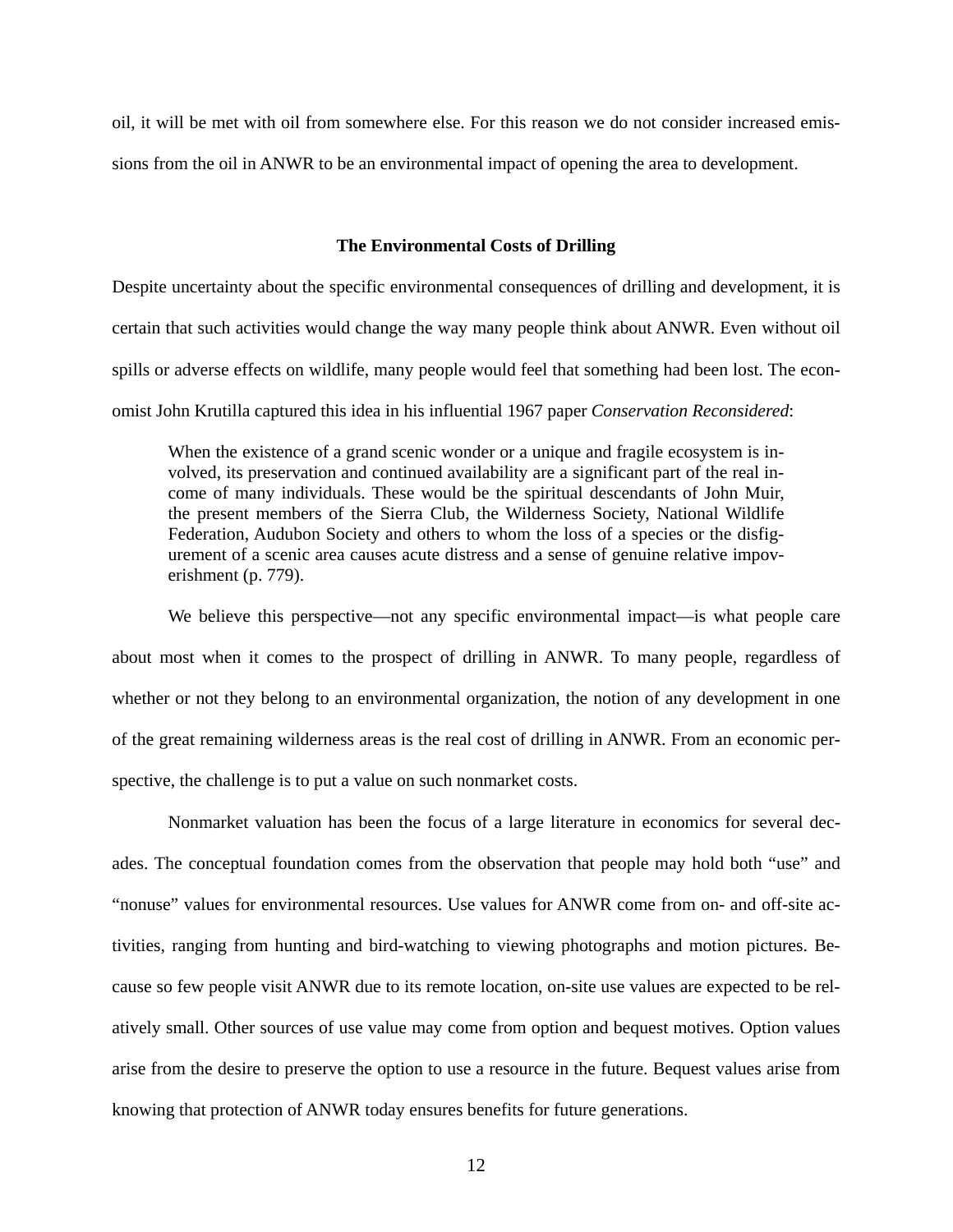Nonuse values are different because they arise in the absence of any past, present, or future use. In other words, nonuse values—which are likely to be of far greater magnitude than use values for ANWR—must come from the satisfaction of simply knowing the Refuge exists in its protected state. As Krutilla (1967) also wrote, "there are many persons who obtain satisfaction from mere knowledge that part of the wilderness of North America remains even though they would be appalled by the prospect of being exposed to it" (p. 781). Hundreds of economic studies have demonstrated that people are in fact willing to pay a certain amount to ensure the continued existence of unique environmental resources, regardless of the fact that they may never personally use them.

Because nonuse values are not observable through economic activity and are not measurable through market data, estimation requires the use of hypothetical markets that are constructed through surveys. The most common technique is contingent valuation, which typically asks people their willingness to pay (WTP) or willingness to accept (WTA) for a proposed policy or change in environmental quality.<sup>5</sup> One of the most ambitious studies was conducted for the state of Alaska as part of the natural resource damage assessment following the Exxon Valdez oil spill in 1988 (Carson et al. 2003). The study found that US households are willing to pay an average of \$147 (adjusted to \$2005) in a one-time payment to prevent an oil spill with damages like those that occurred in Prince Williams Sound, Alaska. Aggregating this up to the population as whole, it is estimated that the Valdez oil spill caused damages worth \$10.87 billion.

While it is natural to think about economic value in terms of WTP, the conceptually correct measure for the question of drilling in ANWR is WTA. US residents have an implicit property right over the status quo, so if ANWR were opened for drilling and development, we should think in terms of how much individuals would need to be compensated for the change in status (Freeman 1993). In other words, the question of interest is the following: What is the minimum amount that individuals

 $<sup>5</sup>$  Although there is ongoing debate over the validity of contingent valuation for estimating nonuse values, the tech-</sup> nique is generally accepted for use in natural resource damage assessment and benefit-cost analysis.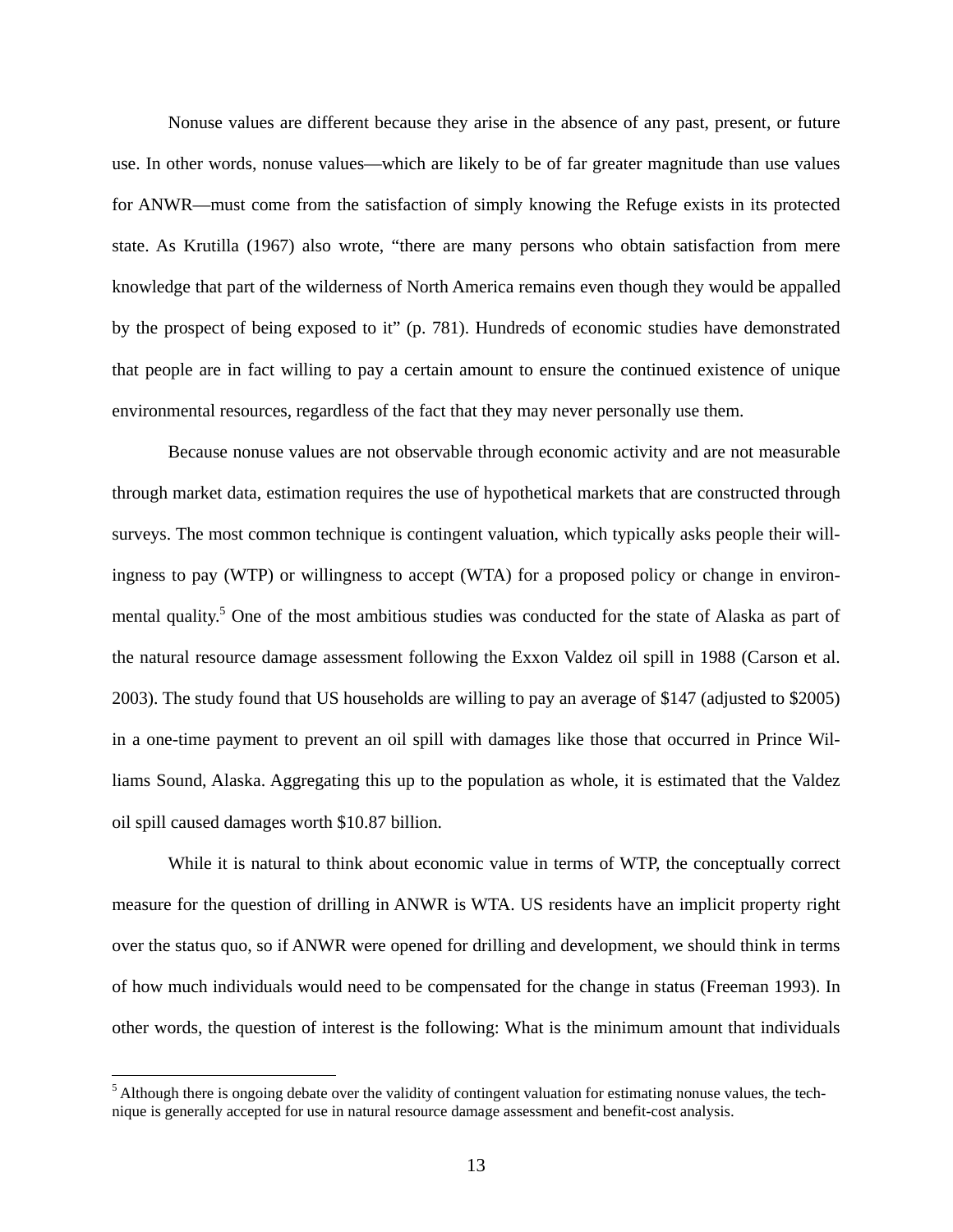would be willing to accept in order to allow drilling and development in ANWR? The answer to this question is then interpreted by economists as the costs that would occur if drilling in ANWR were to actually take place.

We are not aware of any study that uses a representative sample of the US population to estimate WTA to allow (or even WTP to prevent) drilling and development in ANWR. As a result, no estimate of the social costs is available to compare with our estimates of the social benefits discussed above. We can nevertheless calculate the average WTA that would yield a breakeven result. In other words, we can calculate the average WTA that would yield a cost estimate of drilling that would exactly offset the estimated benefits. This approach has long been recognized as a useful way to compare benefits and costs of projects that are associated with environmental impacts that are difficult to quantify and value. When the approach is employed, Krutilla and Fisher (1975, p126) describe the key question: "Is the threshold value readily judged to be within the limit of reasonable expectation as to what the preservation benefits [avoided costs] might be—or, on the other hand, readily seen to be quite outside the limit that the preservation benefit [avoided cost] reasonably can be expected to be?"

In order to calculate the breakeven WTA, we consider the relevant population to be US residents aged 18 or older in 2005, which the US Census estimates as 220,377,406 people. Dividing our best estimate of the oil benefits, \$251.4 billion, by this population yields an average WTA of \$1,141 per person. Referring back to the low- and high-certainty scenarios, the estimated breakeven result ranges from \$579 to \$1,784. It is important to recognize that these estimates represent a one-time payment. We can, however, convert these WTA estimates into an annualized payment over 30 years, which is the duration over which ANWR oil would be expected to flow. This would yield a present value WTA of \$38 per year, with a range between \$19 and \$59.

With the best estimate we can make the following statement: If the average WTA for a onetime payment to permit drilling and development in ANWR is \$1,141 (or \$38 per year for 30 years),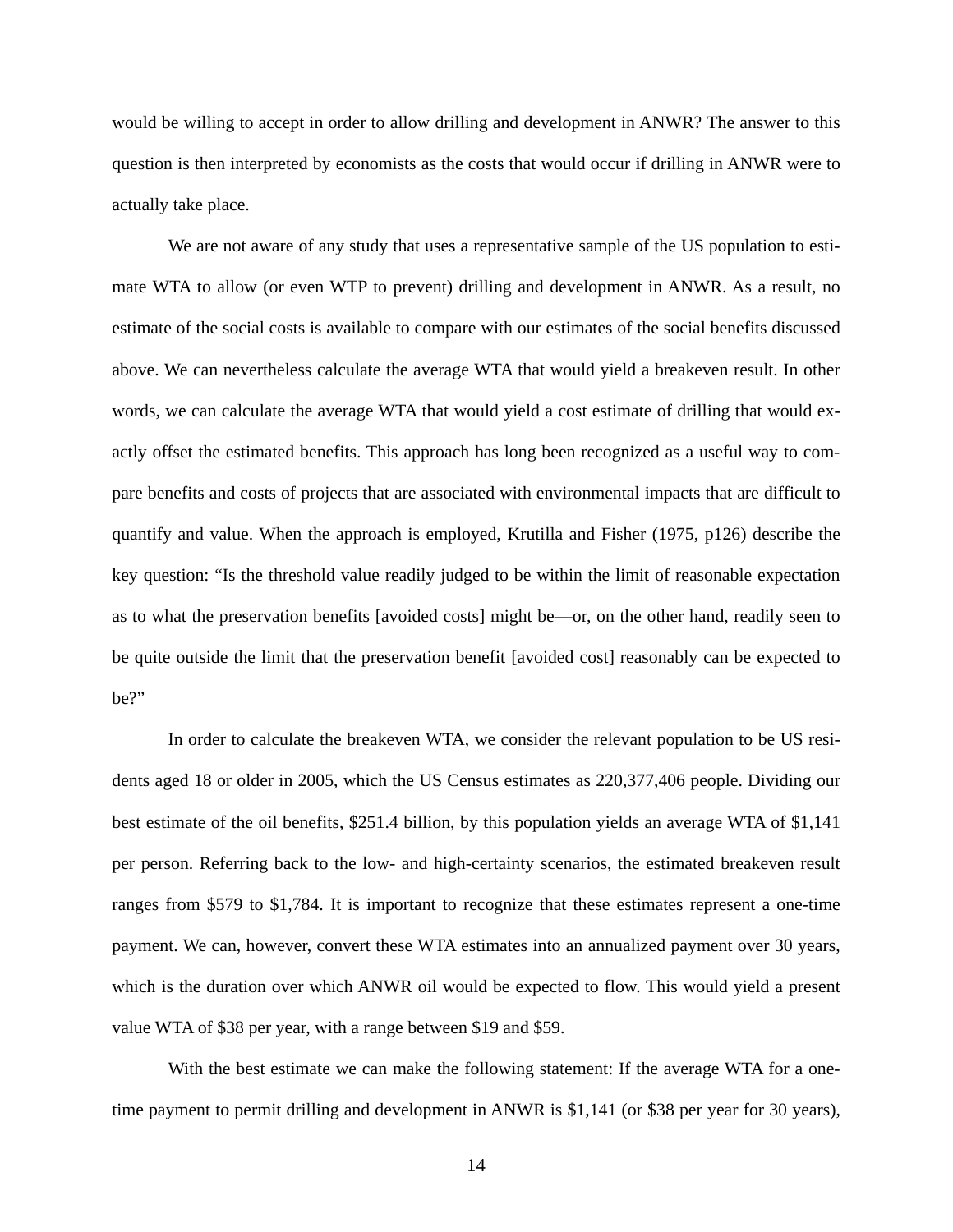then the social costs will exactly equal the estimated benefits. If the true WTA falls short of this estimate, then economic efficiency recommends drilling. Alternatively, if the true WTA is greater than the estimate, then economic efficiency recommends not drilling. The question, then, is whether the estimate falls within the reasonable expectation of what US citizens would be WTA in order to allow drilling in ANWR.

### **Discussion**

The best estimate of economically recoverable oil in the federal portion of ANWR is roughly equal to US consumption in 2005. The net revenue of \$251 billion would generate social benefits through industry rents of \$90 billion, state of Alaska tax revenues of \$36 billion, and federal tax revenues of \$125 billion. But drilling and development in ANWR would also bring about environmental costs. These costs would consist largely of lost nonuse values, for which no reliable estimates currently exist. As an alternative, we calculate that an average WTA of \$1,141 in a one-time payment (or \$38 per year for 30 years) to allow drilling would produce a breakeven result in a benefit-cost analysis.

To what extent might this result be an over- or under-estimate? While the result depends on key assumptions about future prices and the quantity of oil, such assumptions are necessitated by inherent uncertainty. While oil prices might be higher in the future, they might also be lower. More oil might lie beneath ANWR, but so might less. Other factors would have an unambiguous effect. The benefits would be greater if the federal decision to drill were to induce production in adjacent Native and state lands, which could increase the amount of economically recoverable oil up to 36 percent (Attanasi 2005a). In contrast, the benefits would be lower if some portion of the industry rents flowed to foreign oil companies and shareholders. There are also costs associated with deciding to drill now rather than postpone the irreversible decision until some point in the future, when more information will be available (Arrow and Fisher 1975).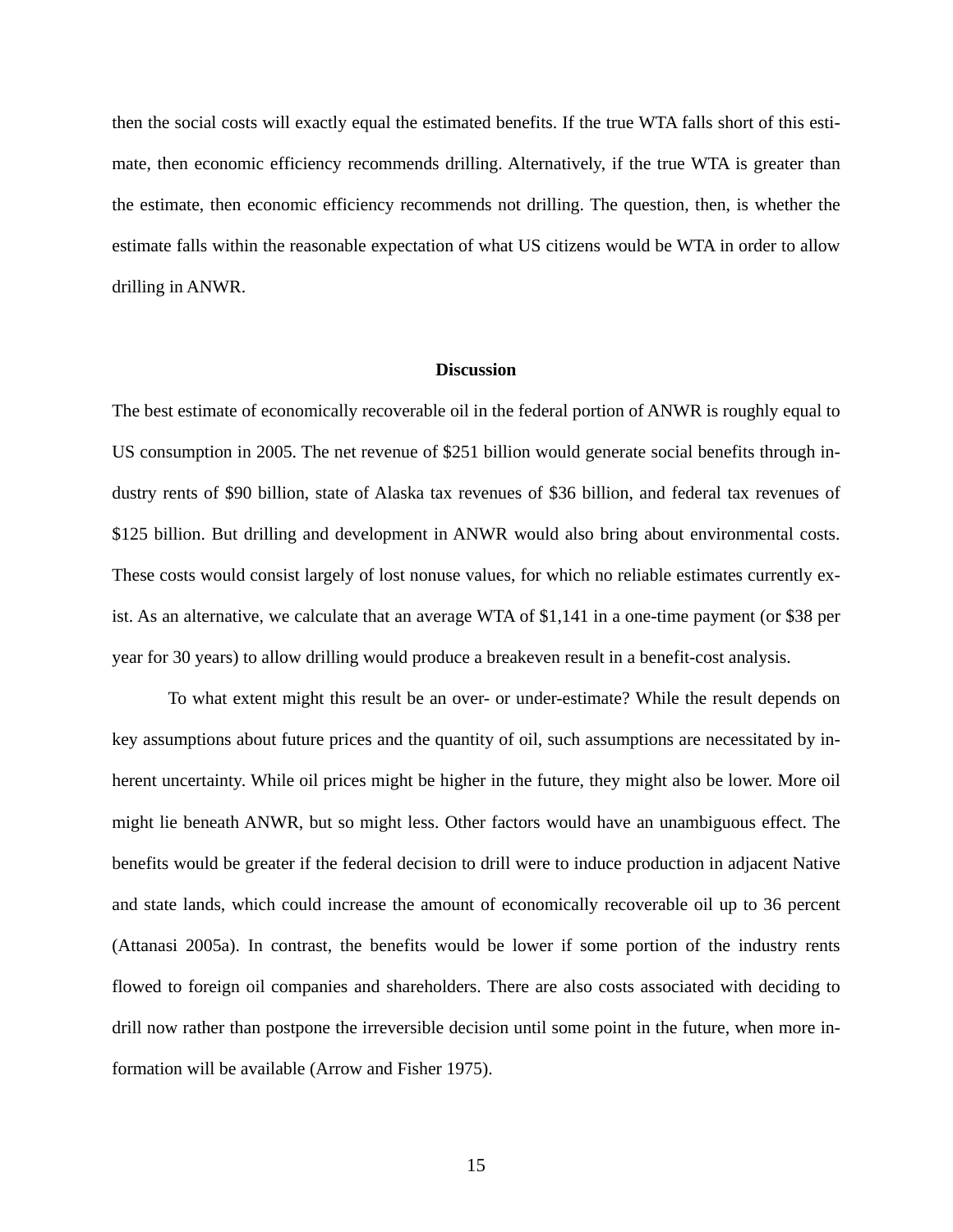How might the expansion of renewable and non-fossil energy sources and technologies affect the results? Significant technological innovation could increase the supply of alternative energy (e.g., wind, solar, or bio-fuels) or reduce the demand for fossil fuels through more efficient technologies (e.g., hybrid or hydrogen systems). As a result, oil prices and the benefits of drilling in ANWR would fall. Nevertheless, while strong growth of renewable sources is expected, the impact on demand for oil is likely to be small. Fossil fuels are projected to provide nearly the same share of total energy supply in 2030 as they do today (EIA 2007). Hence, without significant policy changes or unexpected technology breakthroughs, alternative energy and advanced technologies are unlikely to have an appreciable impact on the price of oil over the time span considered in our analysis of ANWR.

A potential concern about the implications of this paper—which is a common critique of the benefit-cost perspective—is that distributional issues are neglected. Benefit-cost analysis is based on economic efficiency and takes no account of where and to whom the benefits and costs occur. For example, our benefit calculations do not distinguish between rents to the oil industry and tax revenues, as both are considered benefits to society. But policy-makers and citizens certainly care about how this surplus would be divided. Questions about whether any specific allocation is appropriate are certain to arise, especially in light of recent controversy in the US over whether royalty payments from the oil industry have been too low (Andrews 2006). Also of concern might be the distribution of benefits and costs between Alaska and the federal government. We discussed how employment effects would be negligible at the national level, but job creation would certainly occur in Alaska.

We might also consider the question: How would the tax revenues be spent? By default, most of the revenue would support general fund expenditures such as social programs and homeland security. Another possibility—which was the basis for a recent Senate proposal to provide relief from high fuel prices—is for direct cash transfers to US residents, as is currently done by the Alaska Permanent Fund Dividend Program. Our analysis illuminates just how large such transfer payments could possible be. Still another possibility is to earmark revenues to support conservation and envi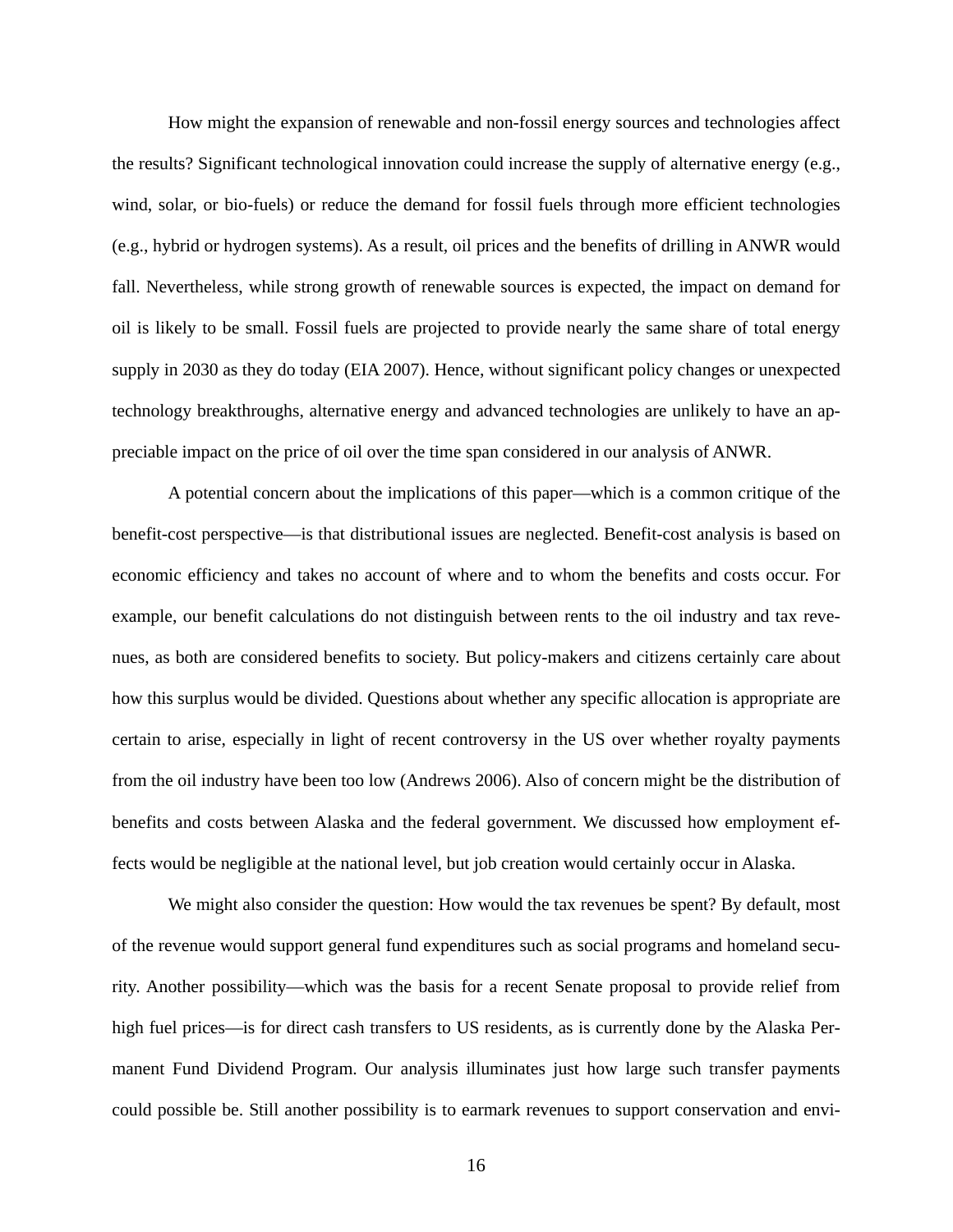ronmental programs. The state of Alaska already levies a conservation tax of five cents per barrel, much of which is used to fund oil-spill prevention and recovery. A more ambitious effort of this type might be a useful topic for political discussion. Consider a proposal in which substantial portions of the tax revenues from ANWR oil were dedicated to address broader environmental concerns on a national level—much could be accomplished with \$161 billion. While such a policy would not affect the outcome of a narrowly defined benefit-cost analysis, it would certainly affect the way many people think about the tradeoffs associated with drilling in ANWR.

Finally, we recognize that a subset of the population is uncomfortable with the idea of making any tradeoffs with the current, protected status of ANWR. From this point of view, the economic approach to decision-making may seem inappropriate. But we think the economic perspective has value because it forces people to recognize that tradeoffs are being made regardless of whether we decide to drill in ANWR or to maintain its protected status. Our aim in this paper has been to illuminate these tradeoffs and help push the debate in a more reasoned and informed direction. Generally, we consider benefit-cost analysis to be a useful *policy tool* rather than a *decision rule*. As for policy in ANWR, the tool that we develop forces a question: How might the true willingness to accept compensation to allow drilling compare to the estimates given here? We suspect opinions will differ vastly, but we encourage readers and policy-makers to use our benchmarks as a guide.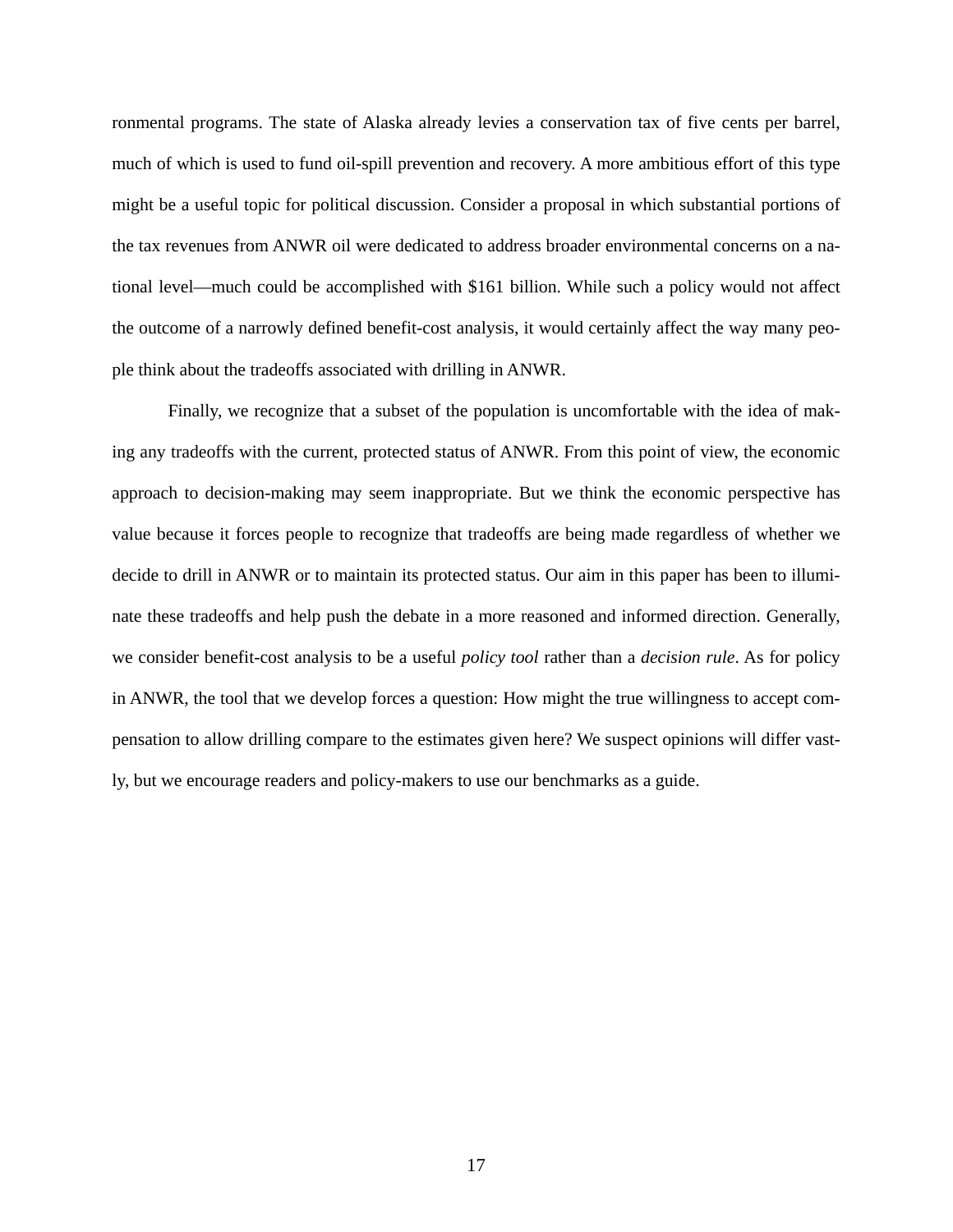### **Appendix**

The USGS report does not provide enough detail to directly recover the long-run marginal cost curve excluding state and federal taxes. The precise algorithms are not publicly available, and their dissemination and modification is not compatible with review protocols of the USGS. We can, however, derive a close approximation, and we describe our method here.

The task is to derive a long-run marginal cost curve that does not include taxes. The taxes paid on any given barrel of oil include: federal royalties, state severance taxes, state and federal income taxes, a conservation tax, and a state ad valorem tax. The study uses marginal tax rates based on existing policy in 2003. Federal royalties are assessed at 16.7 percent of gross revenue. The conservation surcharge is \$0.05 per barrel. State and federal income taxes are assessed at 3 and 35 percent of net income, respectively.

The state severance tax and ad valorem tax are more difficult to infer. Severance tax rates are based on a complex function of field size and well productivity. The information necessary to calculate severance taxes explicitly is not available; instead, we use the average tax rate of 9.9 percent of gross income less royalty payments (IOGCC 2002). There is also insufficient information to apply the ad valorem tax of 2 percent on the value of capital infrastructure. Because this tax is likely to be relatively small in the context of our entire analysis, we do not consider it.

Let *Z* denote the marginal cost according to the USGS study. Then for the marginal barrel of oil, we know price *P=Z*. For the marginal barrel, the federal royalty payment is *R=*0.167Z. The state severance tax is *S*=.099(*Z*−*R*). Net income is defined as  $N=Z-R-S-C-0.05$ , where *C* is the marginal cost of finding, developing, producing, and transporting the oil, and 0.05 is the conservation surcharge. State income taxes are  $I_s = 0.03N$ , and federal income taxes are  $I_f = 0.35N$ . One simplification, which is necessary because of insufficient information about costs, is that we do not account for depreciation. Finally, the (after tax) 12-percent required rate of return is  $M = 12(R + I_F + S + I_S + C + 0.05)$ .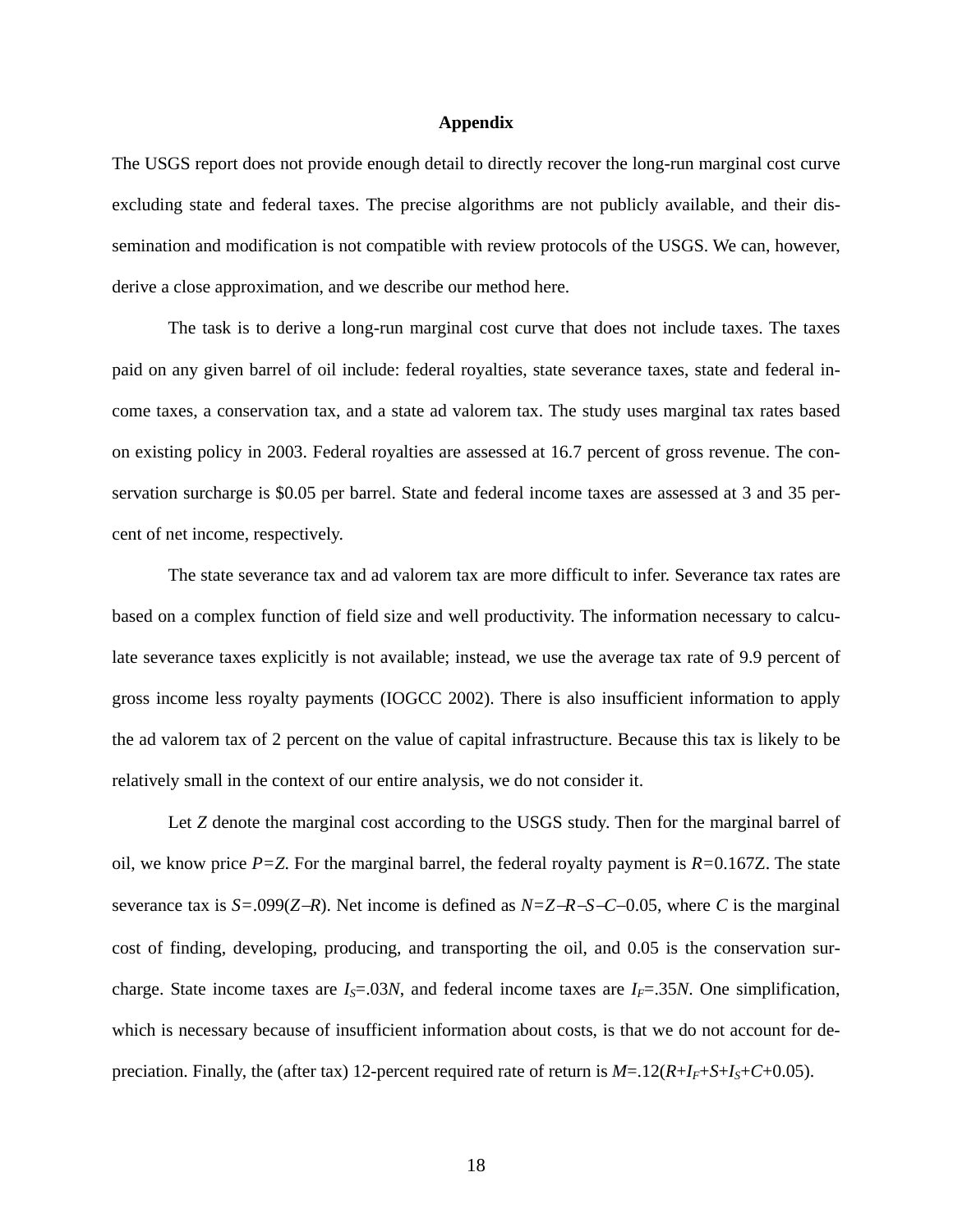We use the identities above to solve for the long-run marginal costs, excluding tax payments. This involves solving for *C+M*=0684865*Z*−0.080642. For the values of *P* corresponding to data points in the USGS study, we have a mapping to the quantity of oil *Q*. Total revenue is then *PQ*. The difference between total revenue and the area under the marginal cost curve *C+M*, which we calculate using a midpoint rectangular approximation, is the estimated social net benefit, which includes rents to the oil industry plus all tax revenue.

We also decompose the tax revenue into state and federal taxes. The state tax for each barrel is  $S+I_S+0.05$ , and the federal tax is  $R+I_F$ . Both expressions are defined implicitly in the identities above. Note that the tax per barrel is not constant. At a given price *P*, the tax on inframarginal barrels will be greater because the marginal cost will be lower. In particular, the state and federal tax per barrel will be a function of *P* and *Z* according to the following expressions: *T<sub>S</sub>*=0.0460806−0.0173317*Z*+0.104983*P* and *T<sub>F</sub>*=−0.0457258−0.202203*Z*+0.429687*P*. We calculate these taxes for the values of *P* corresponding with data points in the USGS study. We than estimate the respective tax revenues using a midpoint rectangular approximation.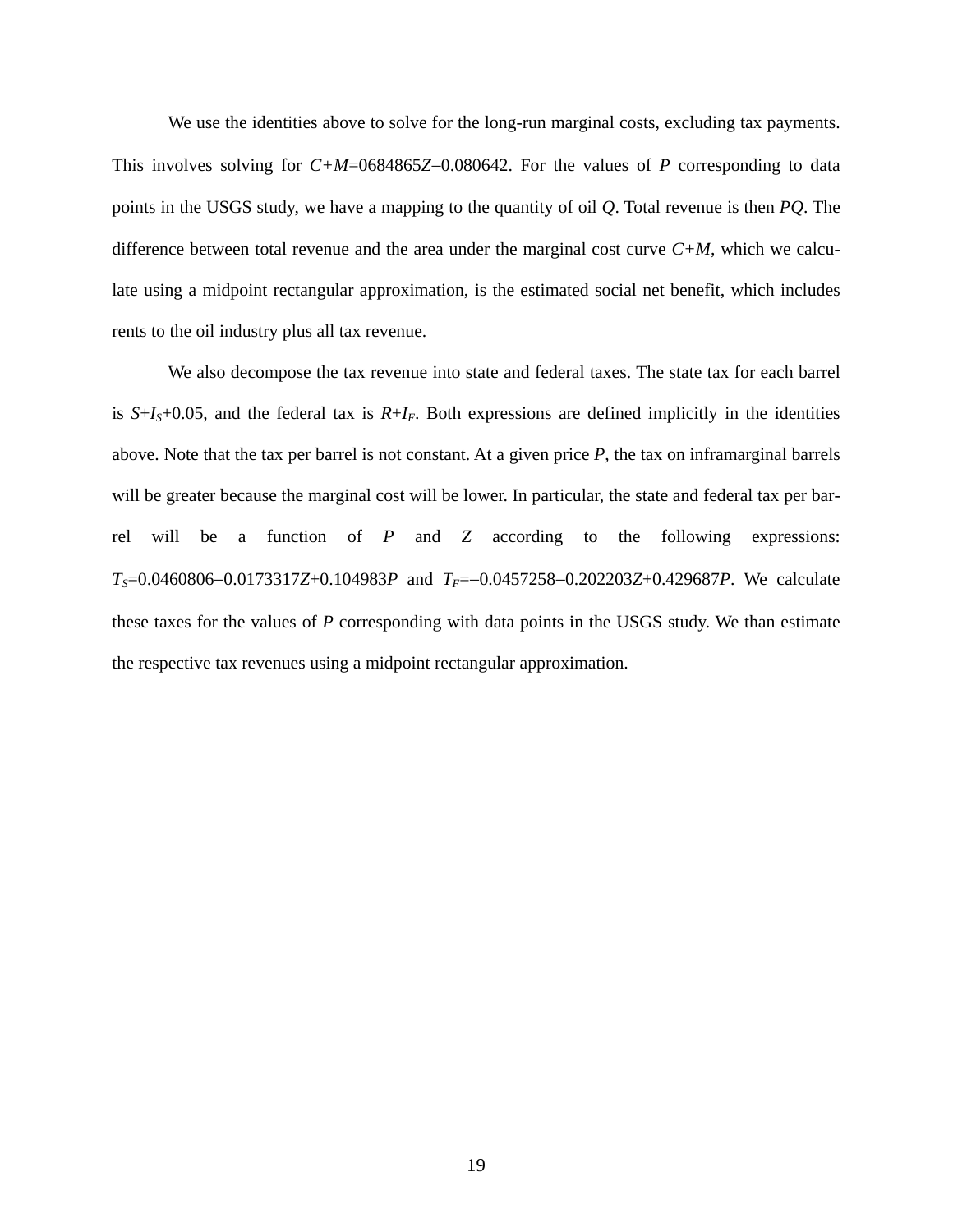## **References**

- Amstrup, S.C. (2002) "Section 8: Polar Bears." Arctic Refuge Coastal Plain Terrestrial Wildlife Research Summaries. US Department of the Interior, US Geological Survey. Biological Science Report USGS/BRD/BSR-2002-0001.
- Andrews, E.L. (2006) "G.A.O. Sees Loss in Oil Royalties of at Least \$20 Billion." *The New York Times*, March 29.
- Arrow, K. J. and A. C. Fisher (1974) "Environmental Preservation, Uncertainty, and Irreversibility." *Quarterly Journal of Economics*, 88, 312-319.
- Attanasi, E. D. (2005a) "Economics of 1998 U.S. Geological Survey's 1002 Area Regional Assessment: An Economic Update." US Department of the Interior, US Geological Survey. Open-File Report 2005-1217.
- Attanasi, E. D. (2005b) "Undiscovered Oil Resources in the Federal Portion of the 1002 Area of the Arctic National Wildlife Refuge: An Economic Update." US Department of the Interior, US Geological Survey. Open-File Report 2005-1217.
- Barringer, F. (2006) "Large Oil Spill in Alaska Went Undetected for Days," *The New York Times*, March 15.
- Bureau of Land Management (2006) "President's FY 2007 Budget Request of \$1.8 Billion for BLM Would Advance Environmentally Sound Energy Development," News Release. Retrieved February 6, 2006. http://www.blm.gov/ca/news/2006/02/nr/WONews\_2007\_budget.html
- Carson, R. T. et al. (2003) "Contingent Valuation and Lost Passive Use: Damages from the Exxon Valdez Oil Spill." *Environmental and Resource Economics*, 25, 257-286.
- Cleveland, C. J. and R. K. Kaufmann (2003) "Oil Supply and Oil Politics: Deja Vu All Over Again," *Energy Policy*, 31, 485-489.
- Bureau of Land Management. (2002) "Final Environmental Impact Statement: Renewal of the Federal Grant for the Trans-Alaska Pipeline System Right-of-Way." Report BLM/AK/PT-03/005+2880+990.
- Energy Information Administration (EIA). (2004) "The Analysis of Oil and Gas Production in the Arctic National Wildlife Refuge." Report SR/OIAF/2004-04.
- EIA. (2006a) "Assumptions to the Annual Energy Outlook 2006." Report DOE/EIA-0445.
- EIA. (2006b) Petroleum Navigator: International Petroleum Reserves and Resources. Retrieved April 1, 2006. http://www.eia.doe.gov/emeu/ international/reserves.html
- EIA. (2006c) Petroleum Navigator: Product Supplied. Retrieved April 1, 2006. http://tonto.eia.doe.gov/dnav/pet/pet\_cons\_psup\_dc\_nus \_mbbl\_m.htm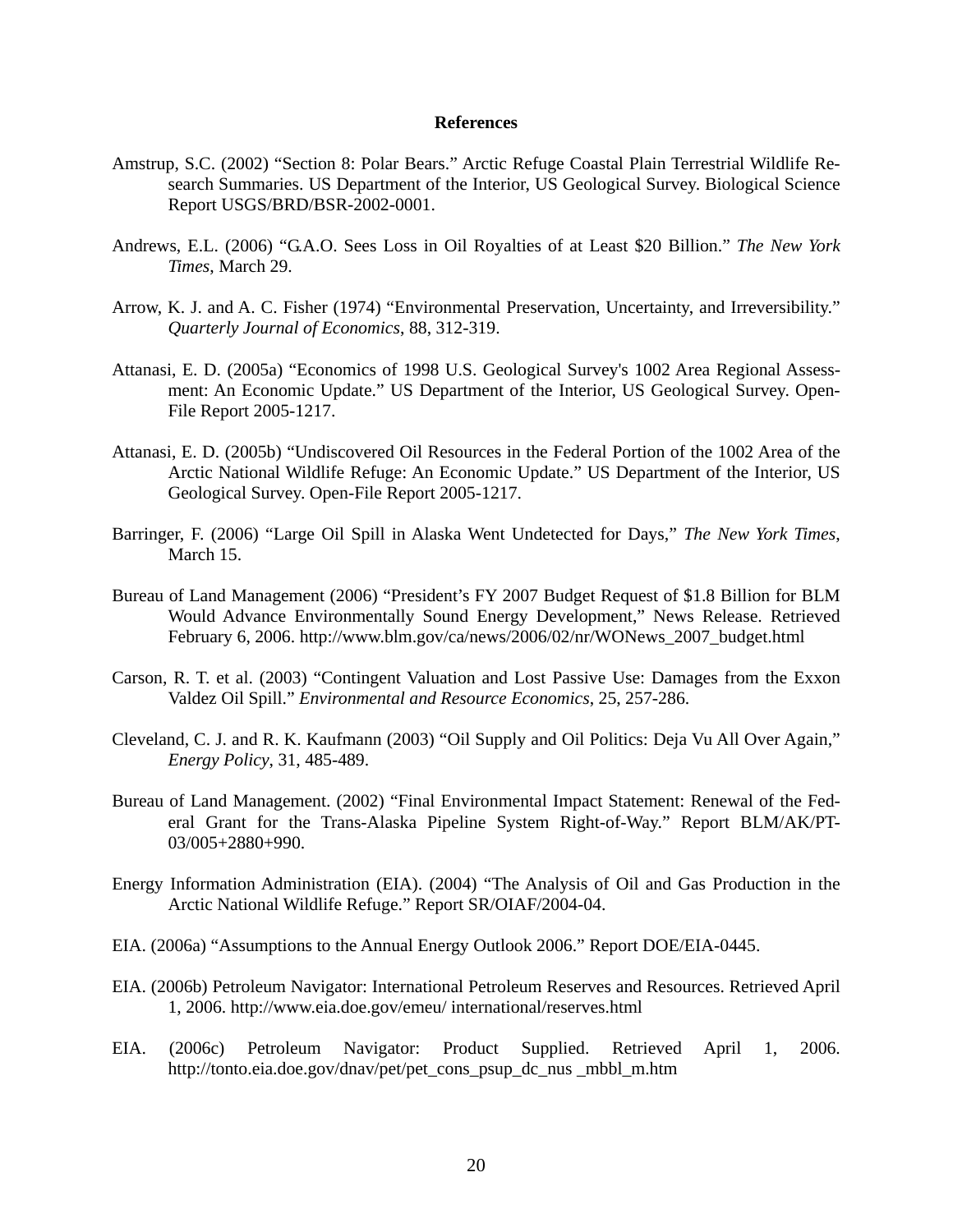- EIA. (2006d) Petroleum Navigator: U.S. Imports by Country of Origin. Retrieved April 1, 2006. http://tonto.eia.doe.gov/dnav/pet/pet\_move\_impcus\_a2\_ nus\_ep00\_im0\_mbbl\_m.htm
- EIA. (2007) "Annual Energy Outlook 2007." Report DOE/EIA-0383.
- Gelb, B. A. (2005) "ANWR Development: Economic Impacts." CRS Report to Congress. Order Code RS21030.
- Freeman, A. M. (1993) *The Measurement of Environment and Resource Values*. Washington DC: Resources for the Future.
- Griffith et al. (2002) "Section 3: The Porcupine Caribou Herd." Arctic Refuge Coastal Plain Terrestrial Wildlife Research Summaries. US Department of the Interior, US Geological Survey. Biological Science Report USGS/BRD/BSR-2002-0001.
- Hotelling, H. (1931) "The Economics of Exhaustible Resources." *Journal of Political Economy*, 39, 137-175.
- Hupp, J.W., D.G. Roberston, and A.W. Brackney (2002). "Section 9: Snow Geese." in Arctic Refuge Coastal Plain Terrestrial Wildlife Research Summaries. US Department of the Interior, US Geological Survey. Biological Science Report USGS/BRD/BSR-2002-0001.
- Interstate Oil and Gas Compact Commission (2002) "Summary of Severance, Ad Valorem and Total Oil and Gas Tax Rates of IOGCC Member States," October.
- Krutilla, J. V. (1967) "Conservation Reconsidered." *American Economic Review*, 57, 777-786.
- Krutilla, J. V. and A. C. Fisher (1975) *The Economics of natural Environments: Studies in the Valuation of Commodity and Amenity Resources*, Resources For the Future, Johns Hopkins University Press, Baltimore, MD.
- Reynolds, P.E., Wilson, K.J., and Klein, D.R. (2002) "Section 7: Muskoxen." in Arctic Refuge Coastal Plain Terrestrial Wildlife Research Summaries. US Department of the Interior, US Geological Survey. Biological Science Report USGS/BRD/BSR-2002-0001.
- US Geological Survey (USGS). (2001) "Arctic National Wildlife Refuge, 1002 Area, Petroleum Assessment, 1998, Including Economic Analysis." USGS Fact Sheet FS-028-01.
- US Fish and Wildlife Service (USFWS). (2001) "Potential Impacts of Proposed and Gas Development on the Arctic Refuge's Coastal Plain: Historical Overview and Issues of Concern." http://arctic.fws.gov/issues1.htm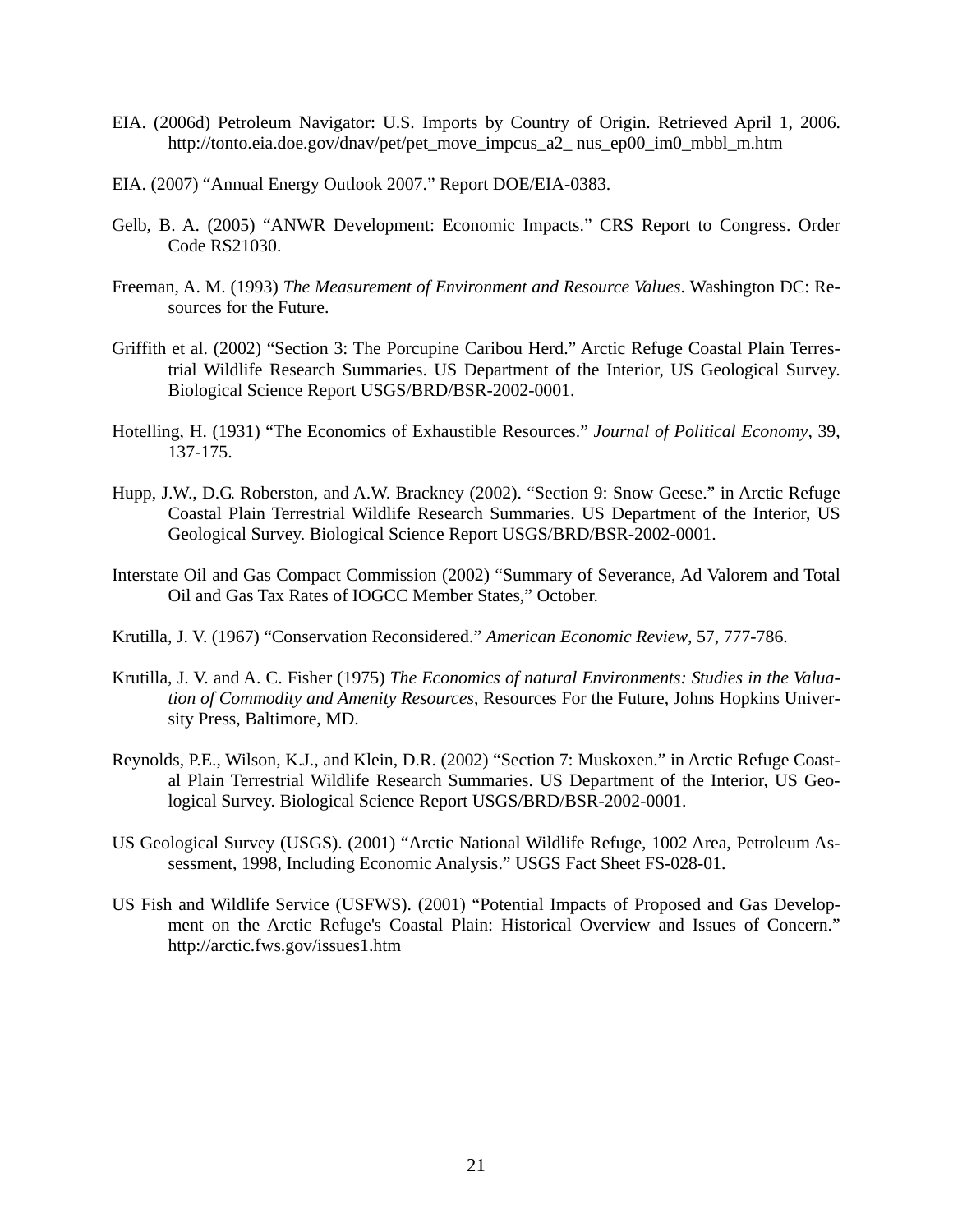

Figure 1: Long-run marginal cost curves (source: Attanasi 2005b)